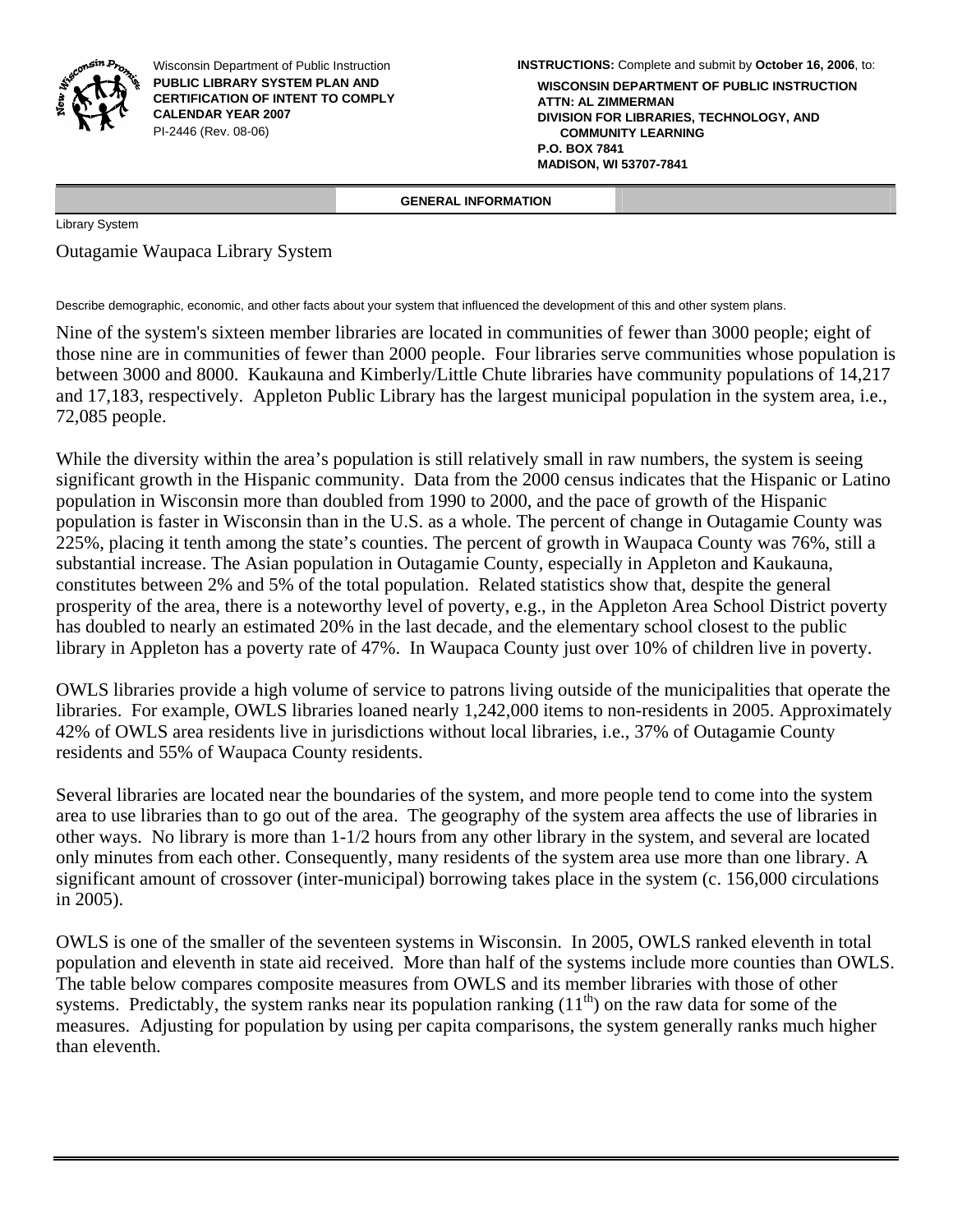|                                              | <b>Comparison of Selected Composite Measures from 2005 Wisconsin Library Service Record</b><br><b>OWLS</b><br><b>Statewide</b> |                  |                   |                  |                   |
|----------------------------------------------|--------------------------------------------------------------------------------------------------------------------------------|------------------|-------------------|------------------|-------------------|
| <b>Measure</b>                               | <b>Raw Data</b>                                                                                                                | <b>Rank</b>      | <b>Per Capita</b> | Rank             | <b>Per Capita</b> |
| <b>Total Service Population</b>              | 234,332                                                                                                                        | 11               |                   |                  |                   |
| Square Footage of Library Space              | 198,910                                                                                                                        | 11               | 0.85              | 10               | 0.86              |
|                                              |                                                                                                                                |                  |                   |                  |                   |
| Annual Hours Open                            | 41,716                                                                                                                         | $\overline{12}$  | 0.18              | 11               | 0.18              |
| <b>Book Volumes Added</b>                    | 64,410                                                                                                                         | 10               | 0.27              | 5                | 0.26              |
| <b>Book Titles Added</b>                     | 35,935                                                                                                                         | $\overline{12}$  | 0.15              | $\overline{12}$  | 0.19              |
| <b>Book Volumes Owned</b>                    | 768,9554                                                                                                                       | 11               | 3.28              | 13               | 3.49              |
| Audio Materials (per 1,000 pop.)             | 45,838                                                                                                                         | 10               | 195.61            | $\overline{11}$  | 207.17            |
| Video Materials (per 1,000 pop.)             | 62,4338                                                                                                                        | 8                | 266.43            | 8                | 244.80            |
| Circulation                                  | 2,644,439                                                                                                                      | $\overline{8}$   | 11.29             | $\overline{6}$   | 10.38             |
| Interlibrary Items Loaned                    | 269,386                                                                                                                        | 6                | 1.15              | $\overline{3}$   | 0.98              |
| <b>Interlibrary Items Borrowed</b>           | 242,693                                                                                                                        | $\overline{6}$   | 1.04              | $\overline{4}$   | 0.96              |
| <b>Reference Transactions</b>                | 246,5271                                                                                                                       | $\overline{7}$   | 1.05              | 5                | 0.93              |
| <b>Library Visits</b>                        | 1,421,903                                                                                                                      | 10               | 6.07              | $\overline{6}$   | 5.93              |
| <b>Library Programs</b>                      | 3,506                                                                                                                          | 8                | .015              | 3                | .011              |
| Library Program Attendance                   | 96,651                                                                                                                         | $\overline{7}$   | 0.41              | $\overline{2}$   | 0.29              |
|                                              |                                                                                                                                |                  |                   |                  |                   |
| Public Use Computers (per 1,000 pop.)        | 181                                                                                                                            | 14               | 0.77              | 17               | 0.96              |
| Public Internet PCs (per 1,000 pop.)         | 142                                                                                                                            | 14               | 0.61              | 16               | 0.77              |
|                                              |                                                                                                                                |                  |                   |                  |                   |
| <b>Total Non-Resident Circulation</b>        | 1,241,859                                                                                                                      | 6                | 5.30              | 1                | 3.46              |
| County N-R Circ. - Patrons with Libraries    | 143,962                                                                                                                        | 8                | .61               | 6                | .832              |
| County N-R Circ. - Patrons without Libs.     | 796,891                                                                                                                        | 6                | 3.40              | $\overline{3}$   | 2.04              |
| <b>Total County Non-Resident Circulation</b> | 940,853                                                                                                                        | $\overline{7}$   | 4.02              | $\overline{2}$   | 2.87              |
| Adjacent Intersystem N-R Circ. - with Libs.  | 100,973                                                                                                                        | 2s               | .43               | 1                | .09               |
| Adjacent Intersystem N-R Circ. - w/o Libs.   | 139,978                                                                                                                        | $\mathbf 1$      | .60               | 1                | .13               |
| Intersystem Non-Resident Circulation         | 254,424                                                                                                                        | 1                | 1.09              | 1                | 0.29              |
|                                              |                                                                                                                                |                  |                   |                  |                   |
| Staff FTE - MLS Librarians (per 1,000 pop.)  | 25.38                                                                                                                          | 9                | 0.11              | $\overline{11}$  | 0.12              |
| Total Staff FTE (per 1,000 pop.)             | 136.99                                                                                                                         | 11               | 0.58              | 10               | 0.58              |
|                                              |                                                                                                                                |                  |                   |                  |                   |
| <b>Total Library Income (All Sources)</b>    | \$9,416,700                                                                                                                    | 11               | \$40.19           | 8                | \$39.43           |
| Personnel Expenditures                       | \$6,350,289                                                                                                                    | 9                | \$27.10           | 8                | \$25.82           |
| Materials Expenditures - Print               | \$743,028                                                                                                                      | $\boldsymbol{9}$ | \$3.17            | $\boldsymbol{9}$ | \$3.18            |
| Materials Expenditures - Audiovisual         | \$223,9268                                                                                                                     | 8                | \$0.96            | $\overline{7}$   | \$0.80            |
| Materials Expenditures - Total               | \$1,069,054                                                                                                                    | 9                | \$4.56            | $\overline{7}$   | \$4.37            |
| <b>Total Operating Expenditures</b>          | \$8,914,261                                                                                                                    | 10               | \$38.04           | 8                | \$36.28           |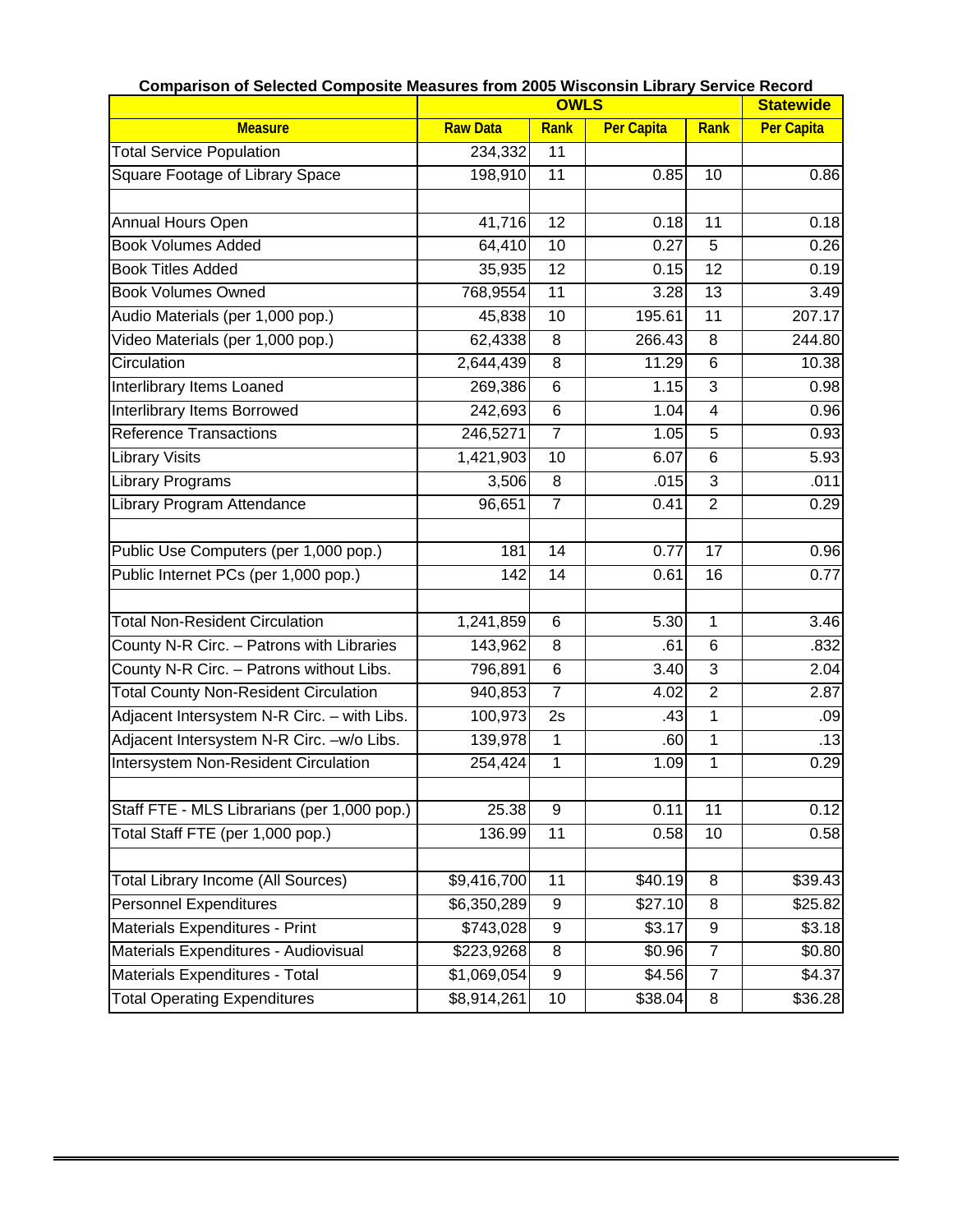|                                 |                 | <b>Statewide</b> |                   |      |                   |
|---------------------------------|-----------------|------------------|-------------------|------|-------------------|
| <b>Measure</b>                  | <b>Raw Data</b> | Rank             | <b>Per Capita</b> | Rank | <b>Per Capita</b> |
|                                 |                 |                  |                   |      |                   |
| <b>Average Resident Support</b> |                 |                  | \$43.25           | 2    | \$36.28           |
| Average Resident Tax Rate       | 0.870           | 5                |                   |      | 0.579             |
| Average Non-Resident Support    |                 |                  | \$17.60           | 12   | \$20.84           |
| Average Non-Resident Tax Rate   | 0.241           | 10               |                   |      | 0.250             |
| Overall Average Support         |                 |                  | \$32.52           | 8    | \$32.14           |
| Overall Average Tax Rate        | 0.547           | 7                |                   |      | 0.470             |

Several of the measures are striking, particularly those related to the use of system libraries by non-residents. On a per capita basis, OWLS libraries lend more items to non-residents than do libraries in any other system, and circulation to county residents living outside of communities with libraries is third highest in the state. OWLS libraries provide significantly more service to residents of other systems than libraries in any other system. In fact, OWLS libraries provide 16% of all the intersystem non-resident circulation in the state.

OWLS libraries circulate a high number of items, ranking sixth in the number of items circulated per capita. OWLS ranked fifth in the number of reference transactions per capita. The libraries continue to engage in high levels of resource sharing; the number of items loaned to and borrowed from other libraries is among the highest in the state. It is also clear that OWLS libraries experience a high volume of traffic, i.e., they have lots of people coming through their doors. The number of visits per capita is sixth highest among systems in the state, and the number of programs attended per capita is second.

OWLS libraries improved their ranking from 2004 in the number of book volumes and book titles added per capita. Most other collection-related rankings were the same as in 2004, with the exception that audio titles owned per 1,000 population slipped from  $10^{th}$  to  $11^{th}$ . It is also striking that OWLS libraries continue to rank very low in the number of public computers  $(17<sup>th</sup>$  per capita) and the number public computers connected to the Internet  $(16<sup>th</sup>$  per capita).

It is interesting to note that while OWLS ranks eighth in total income per capita and eighth in total operating expenditures per capita, OWLS ranks second in per capita support by residents of municipalities with libraries and twelfth in non-resident support. Clearly, residents of the library communities are paying a larger share of the cost of library service and are subsidizing the use of their libraries by non-residents. The disparity in per capita funding support between residents and non-residents (\$25.65) is the  $3<sup>rd</sup>$  largest in the state, and the average difference in per capita funding between residents and non-residents is \$15.45.

Describe significant needs and problems that influenced the development of this and other system plans.

The development of OWLS 2004 plan involved a comprehensive planning process. The Board discussed a number of significant planning issues (e.g., staffing, system reconfiguration, statement of philosophy) and a variety of input was sought from member libraries. As a result, the 2004 plan identified a number of priorities for the system:

- Exploring migration to a new integrated library system
- Expanding the capacity of the delivery service as feasible
- Addressing county and intersystem service inequities
- Implementing a new table of organization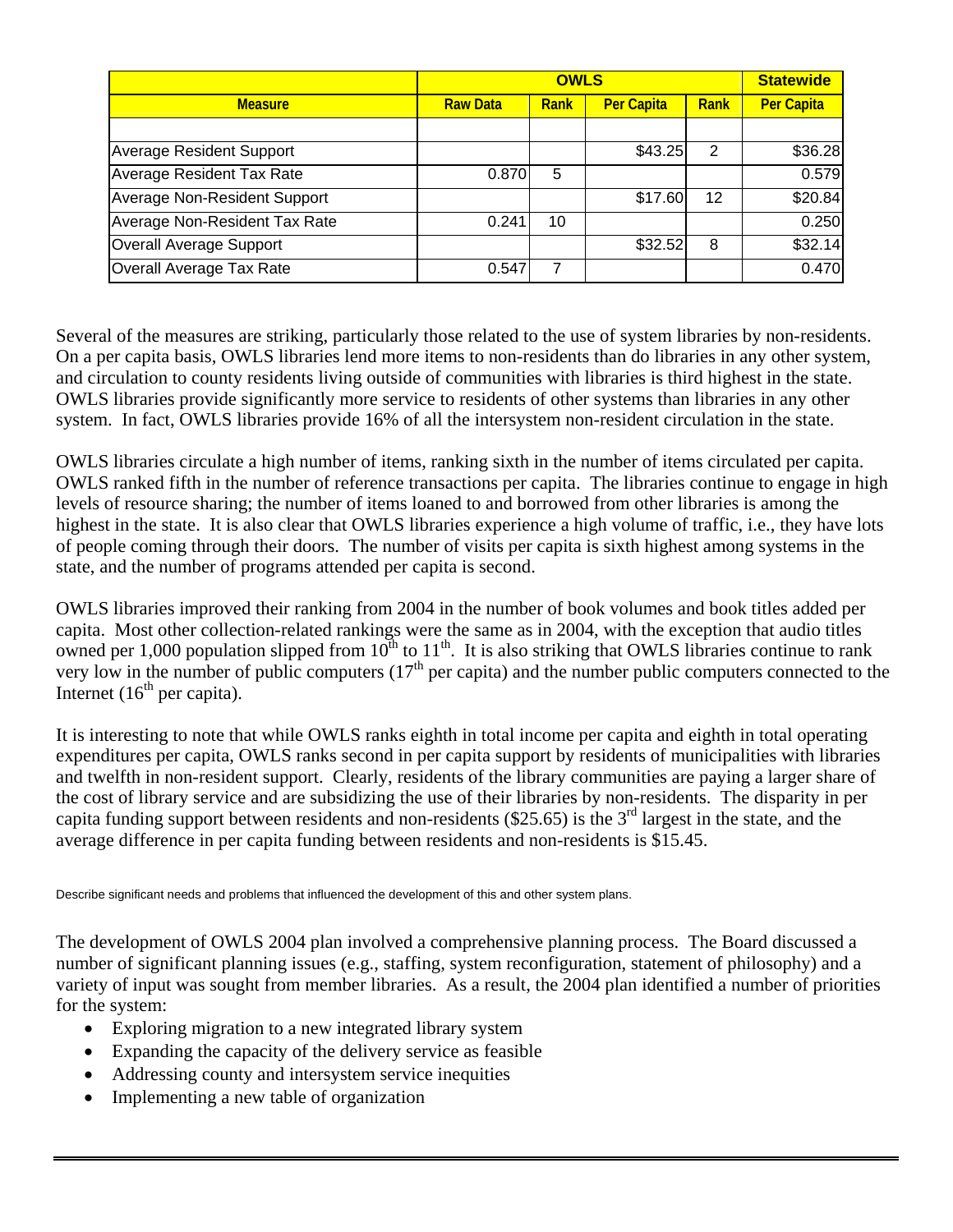- Developing some basic marketing tools
- Examining non-mandated services, i.e., printing/graphics and youth services

The 2005 and 2006 plans built upon these priorities, and significant progress has been made toward addressing them. While the actions taken during the past two years to address these priorities have shaped the 2007 plan, a number of 2007 priorities are described below. There will be a focus on planning during 2007 to establish new priorities for the future.

## ILS Migration and OWLSnet Services

In 2004, work began on the process of migrating to a new integrated library system (ILS). Committees developed preliminary requirements for a new system. The Steering Committee and chairs of other committees attended vendor demonstrations. Some preliminary decisions were made regarding vendors, and an RFP was issued. In 2005, site visits were made to library systems using software from vendors under consideration by OWLS. RFP responses were evaluated by the Steering Committee. Additional vendor demonstrations were evaluated by OWLSnet library staff, and a vendor was selected. In June, a contract was signed with Innovative Interfaces, Inc. to migrate to a new ILS. Data was migrated to the new system, OWLS staff provided training to the staff at OWLSnet libraries, and a new online catalog, InfoSoup, was developed. OWLSnet libraries went live on the new system on February 21, 2006. While it took several weeks to work out some minor bugs in staff use of the system, the public response to InfoSoup has been overwhelmingly positive since the first day.

The completion of the migration to the new ILS is an appropriate time to ask the question, "What next?" OWLSnet will begin a planning process to assess member library needs, to review the current decision-making structure, to identify priorities for the development of OWLSnet services, to review policies and procedures, and to identify any additional issues that need to be addressed by the OWLSnet membership. It is anticipated that this planning will be completed by Spring 2007. The results of this planning process will also be incorporated into a revised Technology and Resource Sharing Plan.

OWLSnet has also created an InfoSoup Development Plan in order to articulate a vision for InfoSoup, to introduce some preliminary ideas for enhancing it, and to create a common understanding of an acceptable development process that provides opportunities for member library input and collaboration. During 2007, InfoSoup will be further developed and enhanced to make it the best possible experience for patrons.

In 2006, 49 OWLSnet libraries were migrated to the state's new Badgernet Converged Network (BCN), and OWLS doubled its Internet capacity to 9 mbps. However, adequate bandwidth continues to be a challenge for OWLSnet. OWLSnet's Internet bandwidth is often close to being used to capacity, and some individual libraries are also bumping up against their bandwidth capacity. While the BCN network makes it easier to add bandwidth, the state has not adequately funded the TEACH Wisconsin program so that acquiring additional bandwidth will result in additional costs.

# Resource Sharing and Delivery Capacity

At the end of 2004, the OWLS Board determined that it would be financially imprudent for OWLS to expand the capacity of its delivery service to accommodate the growing volume. In January 2005, OWLS stopped operating its own delivery service and entered into a contract with Waltco, Inc. to provide daily delivery to member libraries. With the growth in delivery volume during 2005 and 2006, it is clear that even with rising fuel costs outsourcing the delivery service has saved significantly in delivery costs.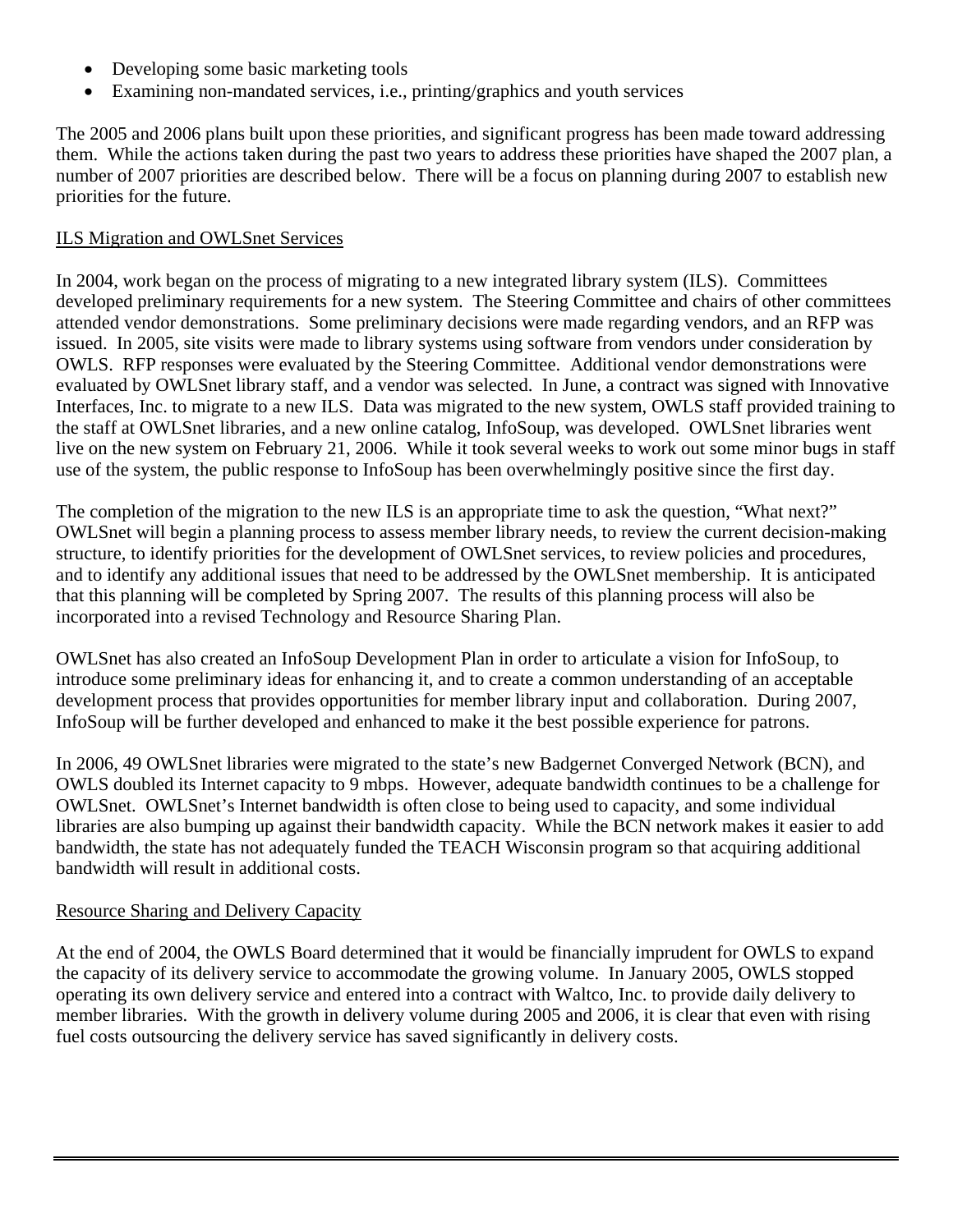OWLS has continued to experience explosive growth in the volume of resource sharing, particularly within OWLSnet. This year the number of items traveling among the libraries in the shared automation network will exceed 516,000, up from 413,649 items in 2005. It is likely that the significant increase in 2006 is largely the result of InfoSoup because patrons find it easier to use and place more holds. However, the rapidly increasing delivery volume has increased the staff time needed for sorting materials from what was originally anticipated under the new delivery system.



\*Estimate based on January through September activity

# Funding Inequities

Addressing county and intersystem funding inequities will continue to be a priority for OWLS in 2007. This task is a difficult one for three reasons. First, OWLS libraries provide a high volume of service to nonresidents. In 2005, nearly half of the items (47%) loaned by member libraries were to non-residents. This percentage is second highest among all of the library systems in Wisconsin. Second, OWLS libraries circulate more items to people living outside of the system area than do the libraries in any other system. It is difficult to address equity issues with jurisdictions outside of the system, especially counties operating consolidated public libraries. Counties with consolidated public libraries are not required to compensate municipal libraries in adjacent counties even if a library is located in a municipality that lies partly in the county with the consolidated public library. Third, non-resident use of member libraries has historically grown faster than use by local residents.

Outagamie and Waupaca Counties have paid significantly less for library service than have the municipalities operating the libraries. New county plans were adopted by both counties in 2004. The plans include goals of working toward reimbursing municipal libraries at 100% of the county funding formula and getting all libraries to the same funding levels by 2007. While all libraries in each county will be funded at the same level in 2007, it has been difficult for the counties to make progress at moving toward 100% funding. Rapidly increasing county use at a time of tight county budgets has resulted in lower than desired funding percentages. 2007 funding levels in Outagamie and Waupaca Counties will be at 78.0% and 82.0%, respectively, of their county funding formulas.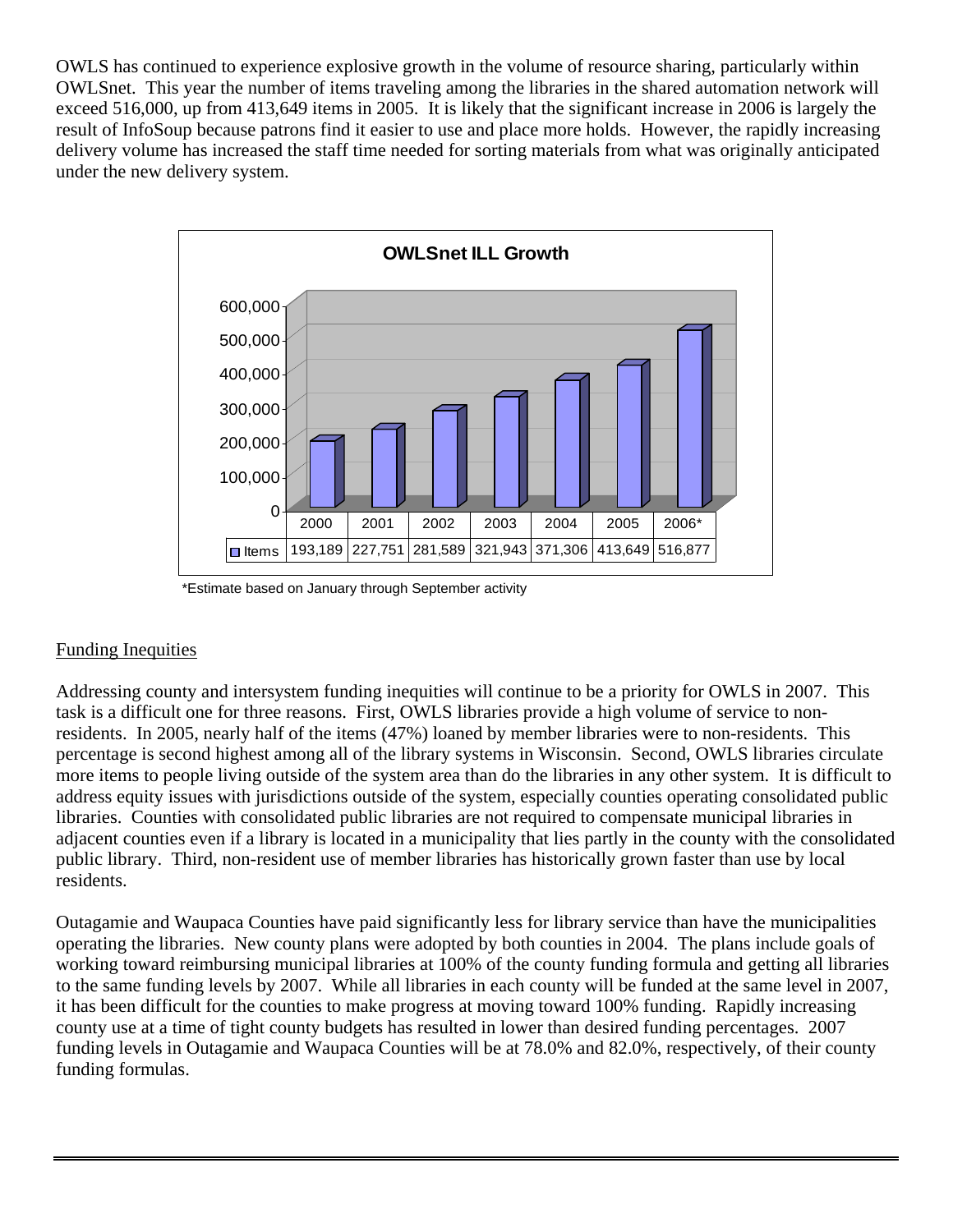Good progress has been made toward addressing intersystem equity concerns. In late 2004, OWLS renegotiated its intersystem on-site borrowing agreement with the Nicolet Federated Library System (NFLS). Beginning in 2005, NFLS started paying OWLS for the imbalance in service that occurs between the two systems, primarily as a result of the Marion and Clintonville libraries providing high levels of service to Shawano County residents. Calumet County continues to do a commendable job of compensating OWLS libraries for providing service to residents of the County under the intersystem agreement between OWLS and the Manitowoc Calumet Library System. In 2007, Calumet County funding is likely to reach 70% of OWLS libraries' costs for providing this service. OWLS will continue to monitor its intersystem agreements and make changes as feasible to ensure that member libraries are being adequately compensated for providing high levels of intersystem service. OWLS will work with its member libraries and adjacent library systems to determine the most effective implementation of Act 420.

# Other Priorities

OWLS will implement a new table of organization in 2007 aimed at addressing staffing needs that have developed since the retirement of the system's Assistant Director, the growth of OWLSnet and other technology services, and the transfer of more interlibrary loan responsibilities to the Nicolet Federated Library System as part of the OWLS-NFLS technology and resource sharing partnership. Before OWLS engages in any hiring processes, the allocation of all professional tasks will be reviewed, and appropriate job descriptions will be developed.

It is likely that OWLS will continue to experience an increasing demand for its services from member libraries. The needs of member libraries have led OWLS to develop a very strong professional staff, but there is much for them to do. In addition to the demand for consulting, training, troubleshooting, and general information sharing, the professional staff has to try to keep up with developments in technology. The combination of these needs is difficult to manage. OWLS will work with NFLS throughout the year to determine how the systems can most effectively coordinate activities in order to optimize the staff resources available to each system.

OWLS will also continue to examine the use and role of non-mandated services to determine if changes should be made in the future.

# Financial Position

The system's financial position has remained healthy. This is largely because state aid funding has become a decreasing portion of OWLS operating budget. In 2007, nearly half of OWLS operating budget will come from fees paid for services by libraries. Even though state aid will increase by 4.1% in 2007, it will comprise only about 40% of the operating budget. The remaining income is from fees for services, contracts, grants, and interest earnings.

Because OWLS budget is so dependent upon fees for services, the ability to continue providing current services will be threatened if local budget cuts affect the ability of member libraries to pay their fees. Given that municipalities are under a state-imposed tax freeze, local library funding is not expected to grow in 2007. However, it's not likely that local libraries will be unable to pay fees for OWLS services.

Because OWLS financial position is healthy, no major reductions in services are planned for 2007. The emphasis will be on continuing to offer a strong program of services to member libraries as efficiently and effectively as possible. The system will continue to look for ways to streamline service delivery and reduce costs, and, of course, it will continue to monitor conditions and be prepared to respond rapidly should changes be necessary.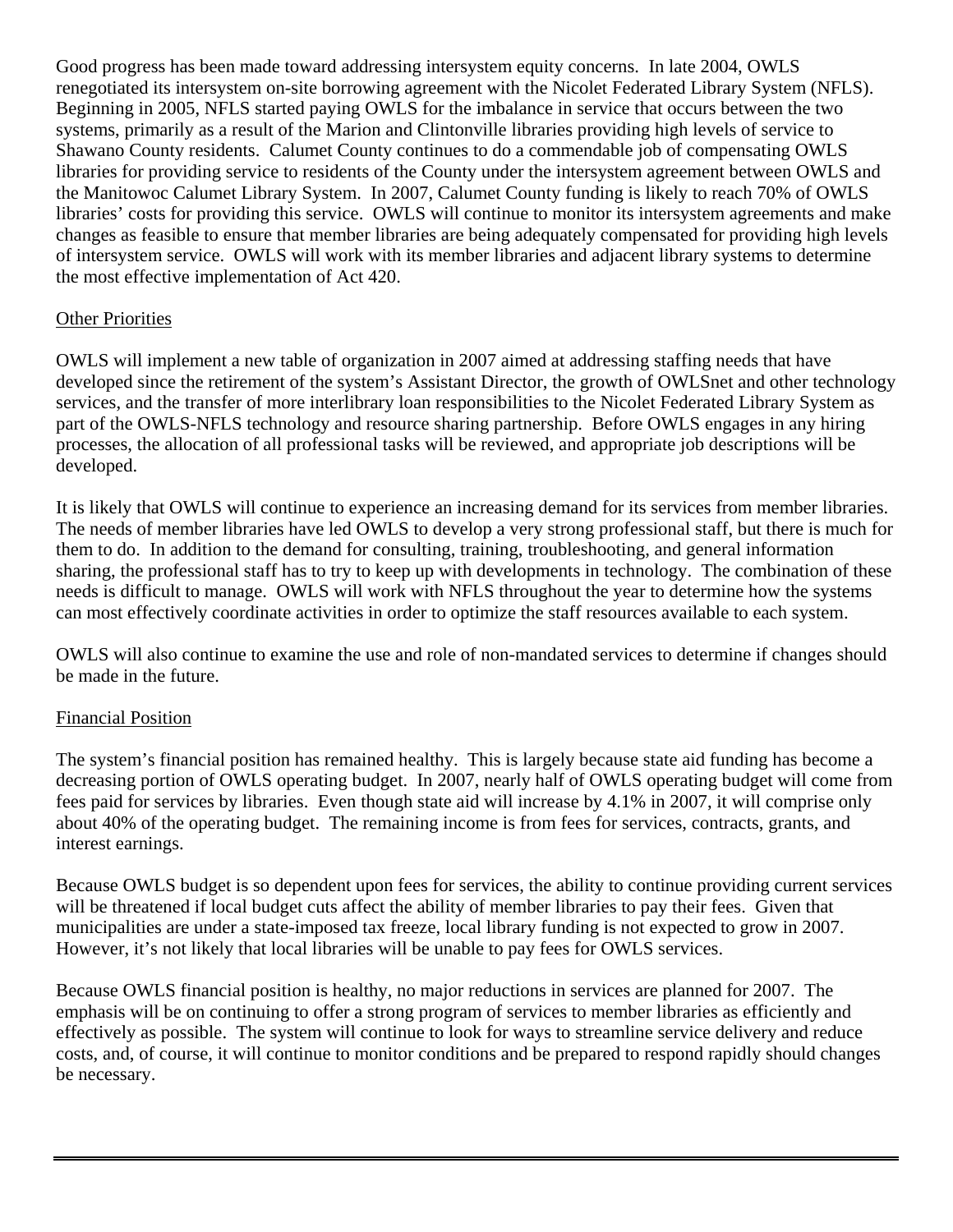Describe the planning environment and process under which this and other system plans were developed. (List additional system planning documents with the period covered and attach any planning documents which have not previously been provided to the division.)

This year's plan reflects input from a variety of sources. The OWLS professional staff met throughout the year to discuss issues important to the future of the system. Also, a small group that provides computer support met on a weekly schedule. OWLS professional staff met individually with staff from Appleton Public Library, Nicolet Federated Library System, and member libraries on many occasions. OWLS Director met regularly with his counterparts at Appleton Public Library and NFLS.

OWLS conducted one meeting with member library directors in 2006 (August 30). A significant part of the meeting was devoted specifically to discussing issues facing the system and its libraries in 2007 and beyond. Five Brown Bag Lunch Meetings were held to give OWLS children's librarians an opportunity to share with each other and with system representatives. A Webmeisters Meeting was held in February to give those responsible for maintaining member library web sites a chance to discuss web issues. Input from the directors, children's librarians, and webmeisters were considered in the development of the plan.

In March and April 2004, OWLS developed and adopted its *Technology and Resource Sharing Plan: July 1, 2004 – June 30, 2007*. This plan has continued to inform the library system plan.

The Administrative Advisory Committee of OWLSnet met six times during the year. A new circulation users group met twice, and a new technical service users group met once.

An OWLS staff member served on the Executive Board of the Fox Valley Library Council, Inc. for half of the year. OWLS staff participation on the Executive Board, and at quarterly membership meetings, has enabled OWLS and FVLC to integrate the other organization's objectives into their respective plans.

The OWLS Board met monthly, holding a number of discussions and taking a variety of actions that contributed to the development of this plan.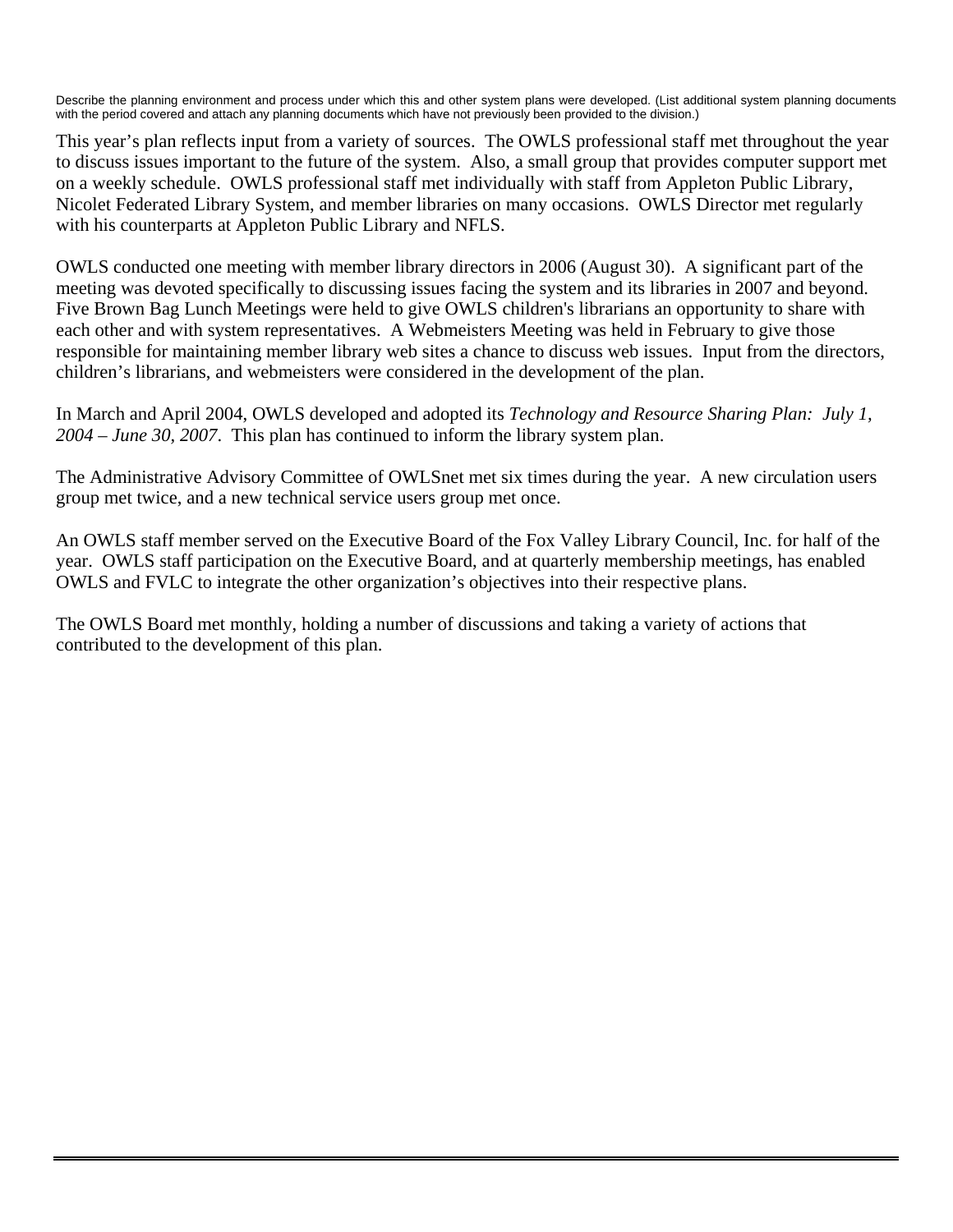|             |                                                                                 | <b>ASSURANCES</b>                                                                                                                                                                                                                                                                                                                                                                                                                                  |  |
|-------------|---------------------------------------------------------------------------------|----------------------------------------------------------------------------------------------------------------------------------------------------------------------------------------------------------------------------------------------------------------------------------------------------------------------------------------------------------------------------------------------------------------------------------------------------|--|
|             | requested information under each system requirement.                            | The following plan and compliance document provides assurance that your public library system intends to comply with all statutory requirements for<br>public library systems for calendar year 2007. Indicate, with a check, your system's intent to comply with each system requirement and provide the                                                                                                                                          |  |
|             | following are provided:                                                         | S.43.24(2) For a public library system to qualify for and maintain its eligibility for state aid under this section it shall ensure that all of the                                                                                                                                                                                                                                                                                                |  |
|             | <b>Membership Agreements</b>                                                    |                                                                                                                                                                                                                                                                                                                                                                                                                                                    |  |
| $\boxtimes$ | those libraries.                                                                | (a) Written agreements to provide, to any resident of the system area, the same library services, on the same terms, that are provided to the<br>residents of the municipality or county that established the member library, except for the group programming preference authorized under s.<br>43.15 (4) (c) 4., and to provide for the interlibrary loan of materials among all participating public libraries, as evidenced by agreements with |  |
| $\boxtimes$ |                                                                                 | A copy of the agreement with a list of all members signing it will be provided to the division by January 15.                                                                                                                                                                                                                                                                                                                                      |  |
|             | <b>Resource Library Agreement</b>                                               |                                                                                                                                                                                                                                                                                                                                                                                                                                                    |  |
| $\boxtimes$ | specialized collections, as evidenced by a written agreement with that library. | (b) Backup reference, information and interlibrary loan services from the system resource library, including the development of and access to                                                                                                                                                                                                                                                                                                      |  |
| $\boxtimes$ |                                                                                 | A signed copy of the resource library agreement will be provided to the division by January 15.                                                                                                                                                                                                                                                                                                                                                    |  |
|             |                                                                                 |                                                                                                                                                                                                                                                                                                                                                                                                                                                    |  |

## **Reference Referral and Interlibrary Loan**

S.43.24(2)(d) Referral or routing of reference and interlibrary loan requests from libraries within the system to libraries within and outside the  $\boxtimes$ system.

List ongoing activities related to this requirement.

OWLS will continue to maintain a shared database of member library bibliographic records and holdings. The majority of all interlibrary loan transactions occur between libraries using the OWLSnet shared automation system.

OWLS will continue to compensate significant ILL net lenders.

OWLS, in cooperation with Nicolet Federated Library System, will continue to provide OWLSnet members with access to electronic resources including Biography Resource Center, Literature Resource Center, Ancestry Library Edition, and Heritage Quest from Gale Group.

OWLS, with support from Appleton Public Library, will continue to provide OWLS member libraries with a subscription to the full-text version of the Appleton Post Crescent, which is available from NewsBank.

OWLS will continue to provide its member libraries with access to Learning Express Library.

OWLS and NFLS will continue to monitor and make recommendations for addressing any resource sharing inequities that may emerge between systems and libraries (e.g., changes in library automation system parameters, purchase of high demand materials, changes in fee structure).

Indicate new or priority activities relating to this requirement for the plan year.

OWLS and NFLS will begin providing access to Opposing ViewPoints from Gale Group to OWLSnet member libraries.

OWLS and NFLS will begin providing access to WorldCat from OCLC to OWLSnet member libraries.

OWLSnet holdings will be included in Open WorldCat.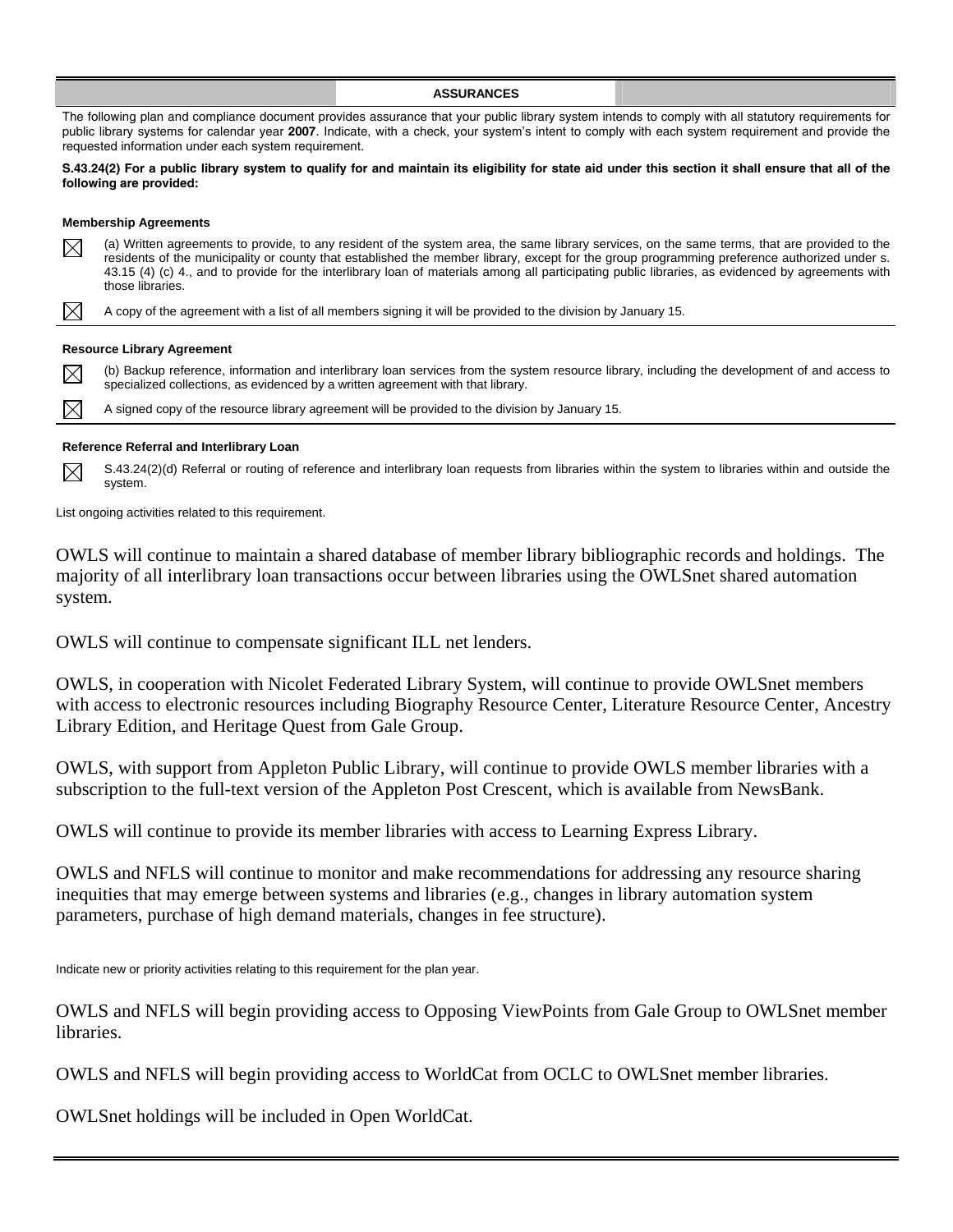OWLS will continue to contract with Nicolet Federated Library System to serve as the interlibrary loan clearinghouse for all OWLS libraries.

OWLS will assist NFLS in implementing a new ILL management system and will cooperate to provide appropriate training to member library staff.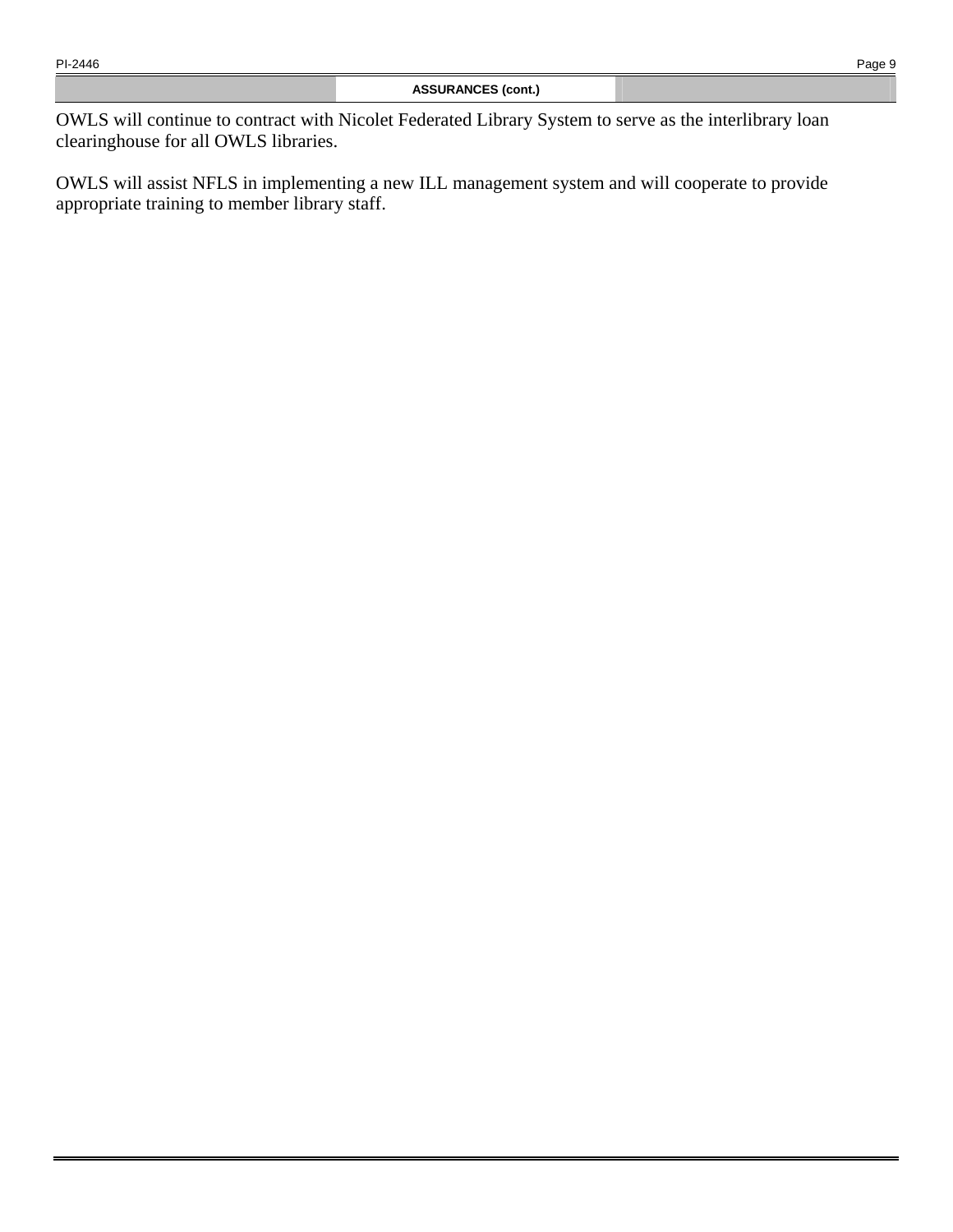## **Inservice Training**

 $\boxtimes$ S.43.24(2)(e) Inservice training for participating public library personnel and trustees.

List ongoing activities related to this requirement.

OWLS will offer at least ten CE workshops and computer lab classes on topics of interest to librarians, staff, and trustees of member and area libraries. In addition, OWLS will hold at least one training session specifically for library trustees.

OWLS will continue to pursue collaborations with other organizations, particularly neighboring library systems, to provide continuing education workshops.

OWLS will continue to provide group training, individual training, or consultation to staff of member libraries in the effective use of electronic information resources, computers, software, and other new technologies.

OWLS will continue to provide information to its member libraries about additional sources for continuing education and training.

OWLS will continue to provide scholarships for librarians, staff, and trustees to attend workshops and conferences, including one or two national conference scholarships.

OWLS will continue to cooperate with Winnefox Library System to produce a quarterly educational newsletter for library trustees.

OWLS will continue to maintain a calendar of CE events and training sessions on the web.

OWLS will continue to validate and maintain librarian certification records.

Indicate new or priority activities relating to this requirement for the plan year.

OWLS will begin using OPAL (Online Programming for All Libraries) to host online meetings and provide online training to member libraries.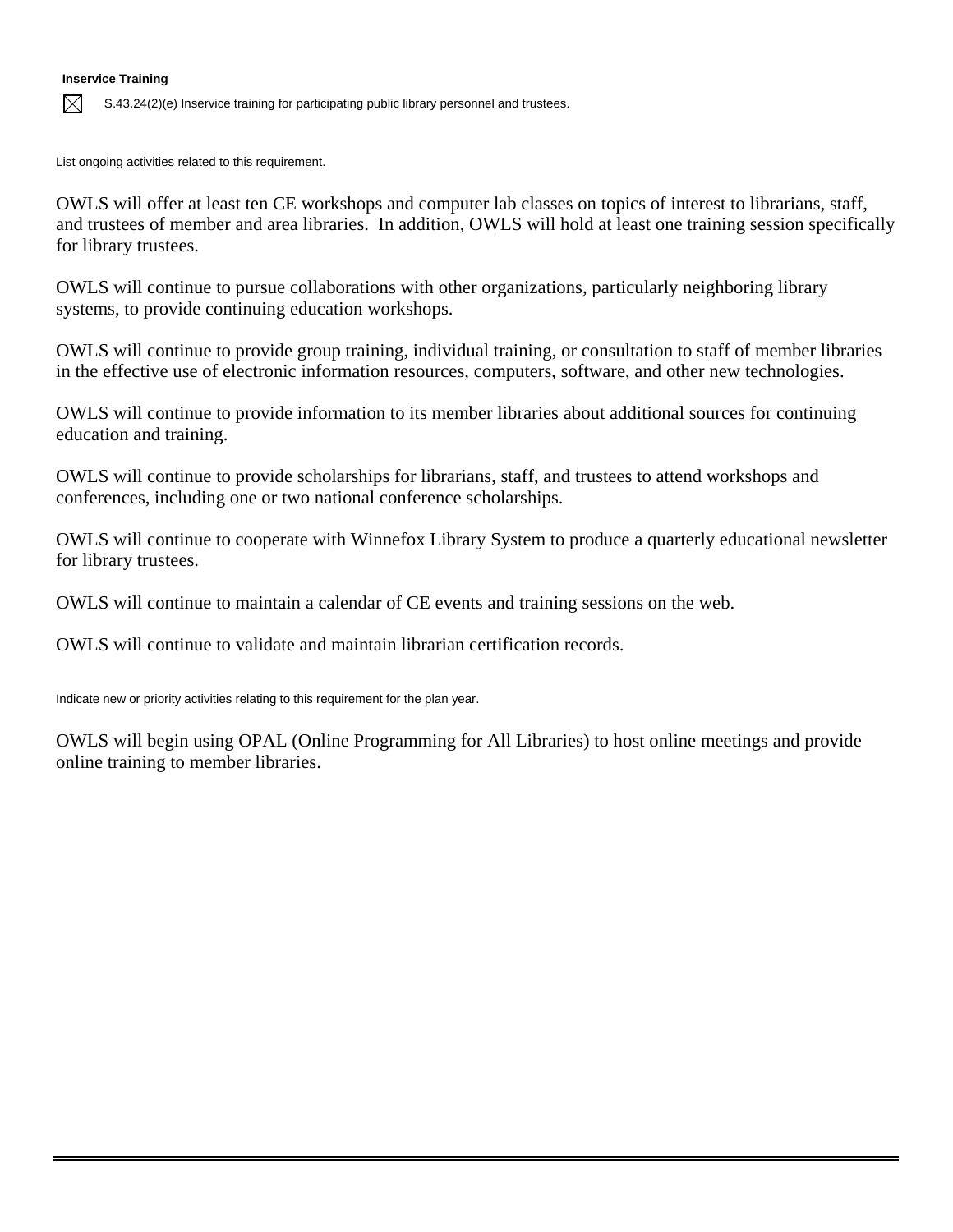### **Delivery and Communication**

 $\boxtimes$ S. 43.24 (2)(fm) Electronic delivery of information and physical delivery of library materials to participating libraries.

List ongoing activities related to this requirement.

OWLS will continue to contract with Waltco, Inc. to provide five-day-a-week delivery service to all member libraries.

OWLS will continue to participate in the statewide delivery service provided by the South Central Library System.

OWLS and Nicolet Federated Library System will continue to contract with Waltco for five-day-a-week delivery between Appleton and Green Bay.

OWLS will continue to provide email accounts and support to staff of all member libraries.

OWLS will continue to utilize email as its primary method for rapidly disseminating information to member libraries. In addition to traditional email messages, OWLS will regularly send html email newsletters (e.g., Carpe Hootem, Network News) to selected groups of librarians.

OWLS will continue to rely on OWLSweb, the system web site, to provide a rich variety of relevant content and links helpful to library staff and trustees.

OWLS will continue to provide extensive web hosting services to facilitate the electronic delivery of information from member libraries to their constituents.

OWLS will continue to use online calendar software to share information about continuing education, training opportunities, and staff activities. In addition, OWLS will continue to provide calendar software to OWLS and NFLS libraries for them to use to disseminate information to their staffs and publics.

OWLS staff will continue assisting member libraries with posting electronic content contained in local databases on their web sites.

Indicate new or priority activities relating to this requirement for the plan year.

OWLS will continue to monitor delivery volume and plan any necessary adjustments or modifications to the delivery service. Delivery volume may eventually exceed OWLS ability to pay for delivery service, due to the rapidly increasing volume of interlibrary loan.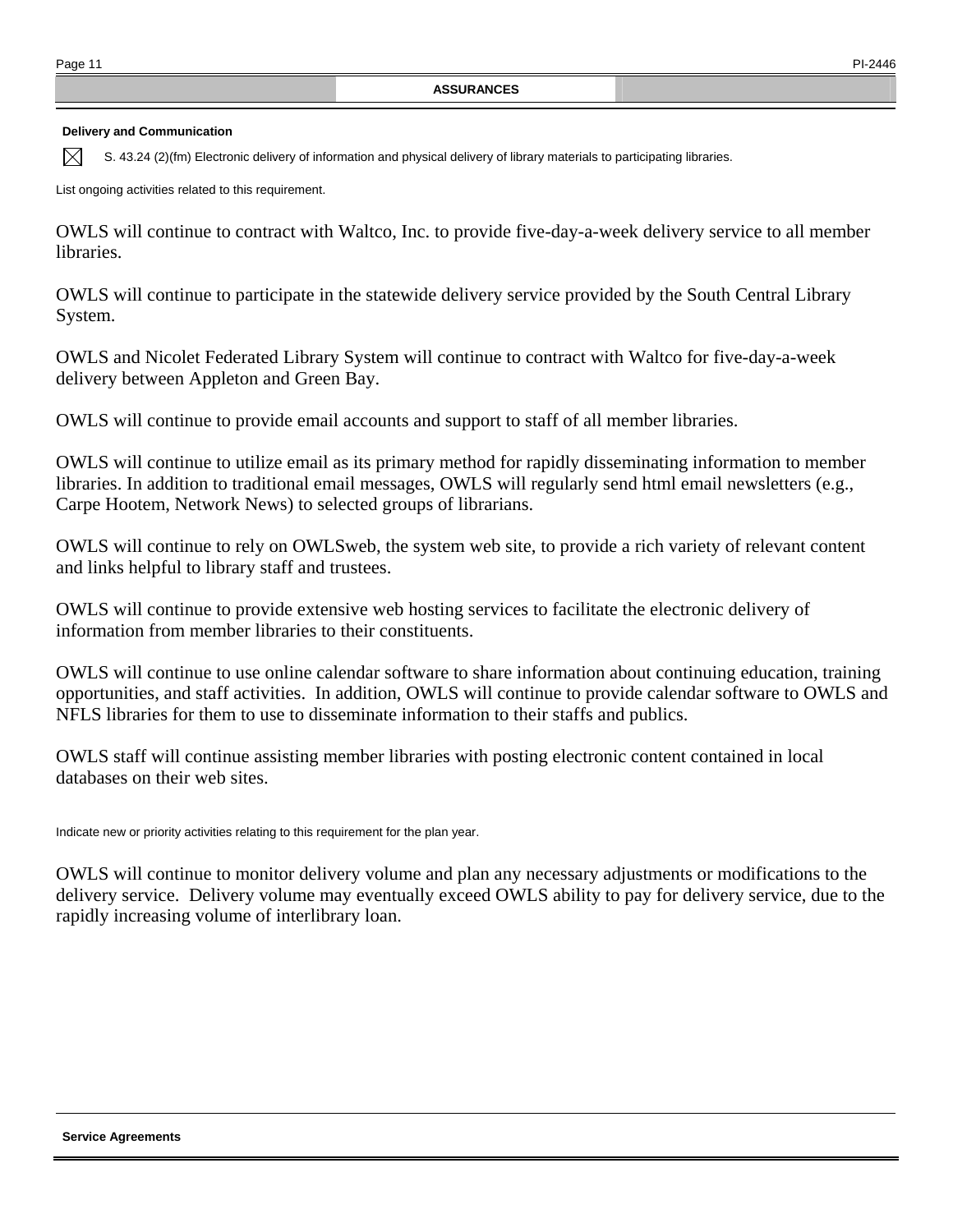| Page 12 | PI-2446 |
|---------|---------|
|         |         |

 $\boxtimes$ S.43.24(2)(g) Service agreements with all adjacent library systems

 $\boxtimes$ A copy of the agreement with adjacent systems with a list of all systems signing the agreement will be provided to the division by January 15.

### **Professional Consultation**

 $\boxtimes$ S. 43.24(2)(h) Professional consultant services to participating public libraries.

List ongoing activities related to this requirement.

OWLS will continue to provide professional consultant services in a variety of areas including public library administration and finance, library automation, technical services, computer selection and use, web site development, staff development, planning and evaluation, collection development, special needs, and legal issues.

OWLS will continue to provide consulting using a variety of methods: by visits to the member libraries, by meetings held with individuals at the system office, through email and telephone consultation, through interactive computer sessions, and through specially-developed resources on the system's web site, e.g., tips for using computers (Tidbits), "Links for Libraries."

OWLS will continue to facilitate the sharing of professional information among system and member library staff by holding regular meetings of staff with similar interests, e.g., brown bag lunch meetings for children and young adult staff, webmeisters meetings, readers' advisory group meetings, directors meetings.

Indicate new or priority activities relating to this requirement for the plan year.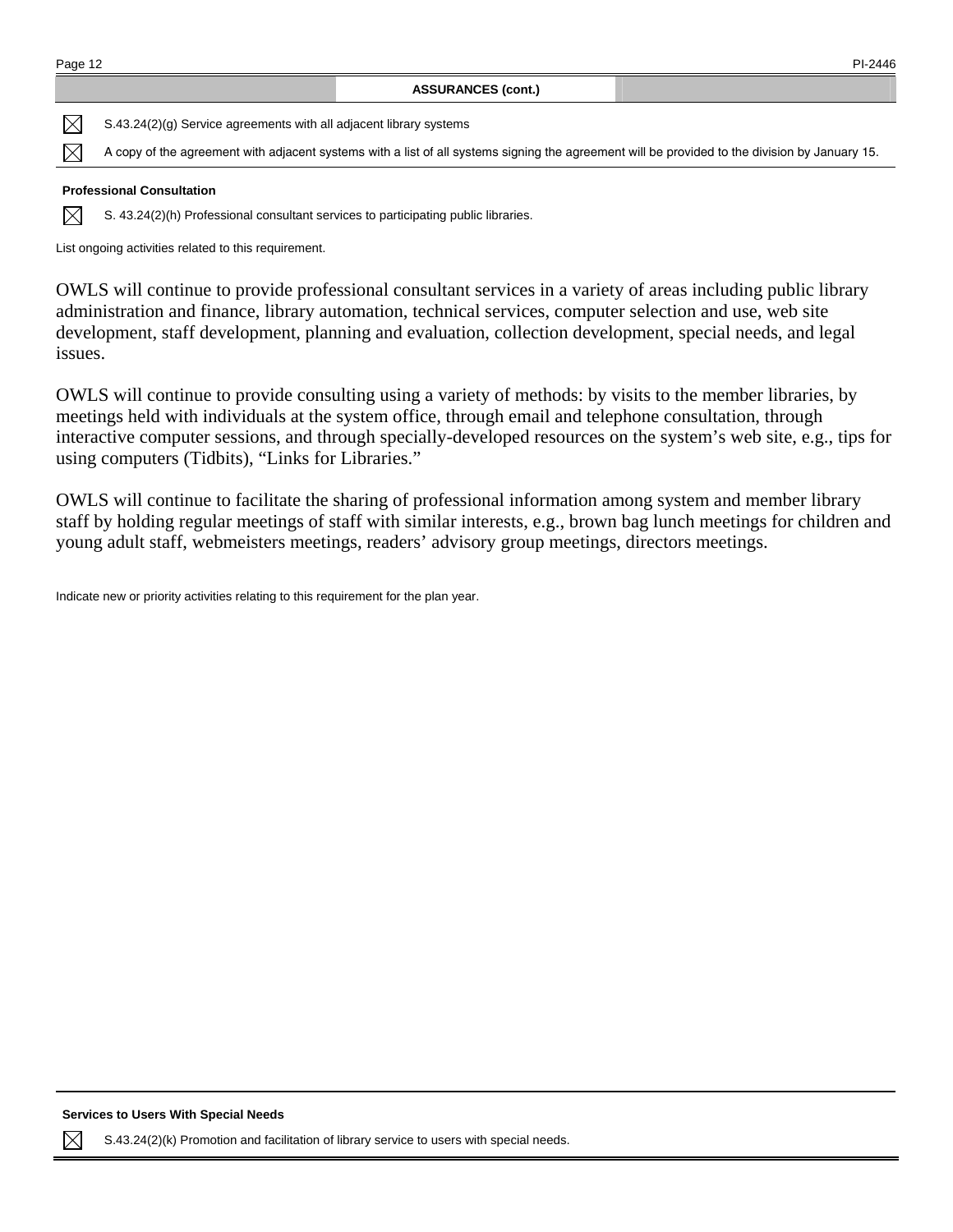List ongoing activities related to this requirement.

OWLS will continue to actively support the work of the Fox Valley Literacy Coalition. The system will continue to support their work by providing grants and services such as free printing, use of mailing facilities, and web site maintenance training.

OWLS will continue to provide resources for library staff and trustees that promote understanding and awareness of the Latino community and culture, e.g., Latino Links for Librarians on OWLSweb.

OWLS Catalog Librarian, who is fluent in Spanish, will continue to offer special help to member libraries buying and promoting Spanish materials, as well as brochures in Spanish that promote library services in general.

OWLS will continue to provide its member libraries with access to Learning Express Library, including GED practice tests and a Spanish language interface to many tests.

OWLS will continue to support the Spanish language interface to InfoSoup.

Indicate new or priority activities relating to this requirement for the plan year.

OWLS will develop Spanish language marketing materials to introduce Spanish speakers to InfoSoup and other library services.

OWLS and interested member libraries will plan and submit a 2008 LSTA grant for a project that serves persons with special needs.

#### **Other Types of Libraries**

S.43.24(2)(L) Cooperation and continuous planning with other types of libraries in the system area which results in agreements with those  $\boxtimes$ libraries for the appropriate sharing of library resources to benefit the clientele of all libraries in the system area.

The system will have agreements with other types of libraries, or if the system participates in a cooperation agreement with a multitype  $\boxtimes$ organization to meet the purposes of this goal, there is established a clear link between the system and the individual members of the multitype organization. A copy of the agreement with a list of all signing libraries will be provided to the division by January 15.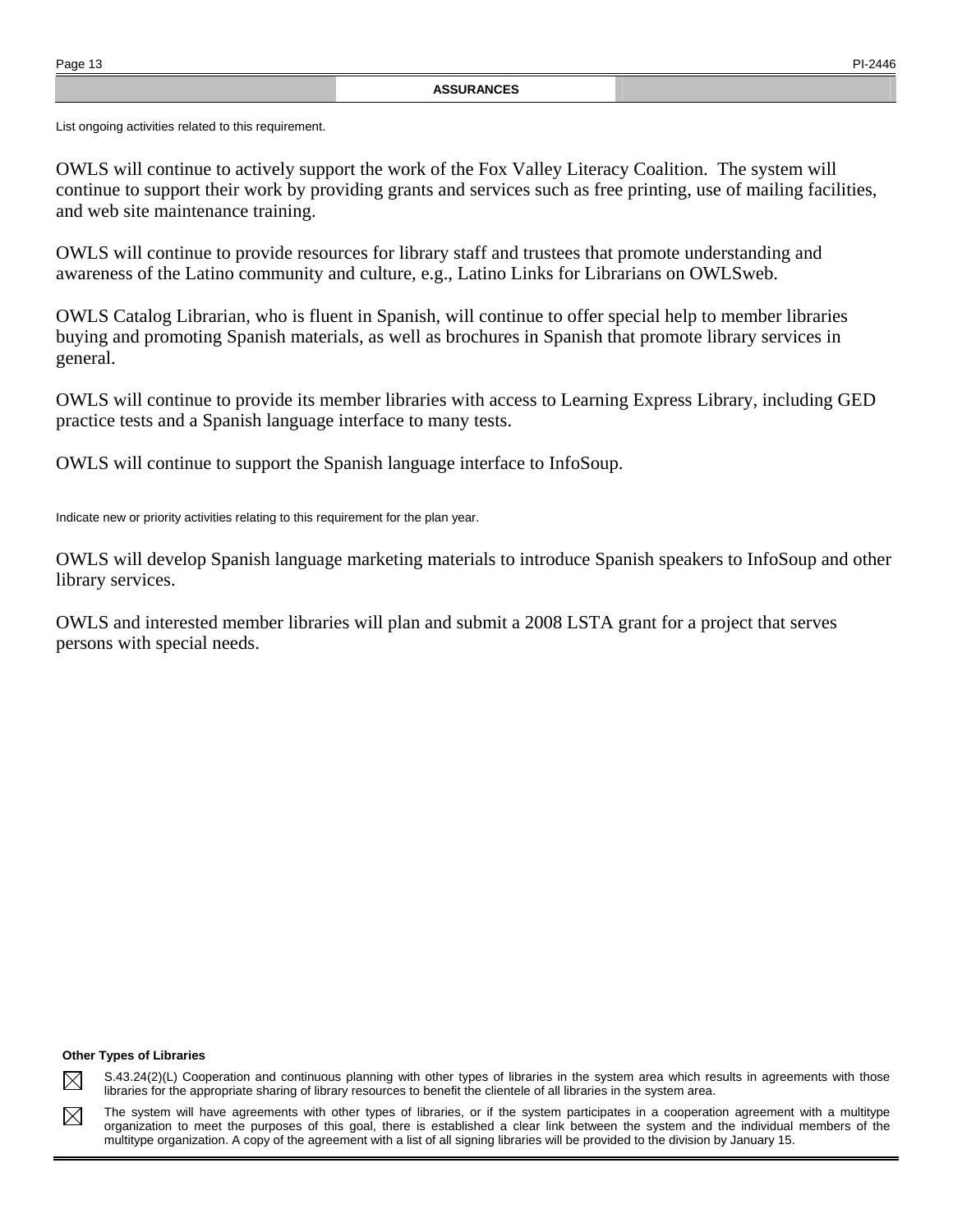$\bowtie$  $\boxtimes$ 

#### **ASSURANCES (cont.)**

 $\boxtimes$ Other types of libraries in the system area have had an opportunity to review and comment on the plan.

#### **Library Technology and Resource Sharing Plan**

S.43.24(2)(m) Planning with the division and with participating public libraries and other types of libraries in the area in regard to library  $\boxtimes$ technology and the sharing of resources. By January 1, 2000, and every fifth January 1 thereafter, the public library system shall submit to the division a written plan for library technology and the sharing of resources.

Member public libraries and other types of libraries in the system area have had an opportunity to review and comment on the plan.

A copy of the written plan, including any revisions and amendments, for library technology and resource sharing is attached to this document or is on file with the division.

#### **Other Service Programs**

 S.43.24(2)(i) Any other service programs designed to meet the needs of participating public libraries and the residents of the system area, as determined by the public library system board after consultation with participating public libraries.

 List each "other" service programs individually with ongoing activities and new or priority activities for the plan year under each program. For instance, if the system provides a bookmobile service program, list ongoing activities and new or priority activities for the bookmobile program. (Do not lump miscellaneous activities under a single "other" program.)

## **Youth Services**

List ongoing activities related to this requirement.

OWLS will continue to contract with the Waupaca Area Public Library for their Youth Librarian to serve as the system's Youth Services Liaison.

OWLS will continue to facilitate the interaction of children's librarians at 5 or 6 brown bag lunch meetings each year.

OWLS will continue to design and reproduce supplementary materials in support of member library summer library programs.

OWLS will continue to offer grants for summer library program performers.

OWLS will continue to develop and post a summer library program web site.

OWLS will continue to fund a collection of large-format picture books (Big Books) for the exclusive use of librarians in their children's programming.

Indicate new or priority activities relating to this requirement for the plan year.

OWLS will continue to evaluate the value and cost-effectiveness of providing supplementary materials in support of the state's summer reading program.

### **Public Information and Promotion**

List ongoing activities related to this requirement.

OWLS will continue to provide design and printing services for member libraries and system programs, including bookmarks, resource lists, brochures, signs, forms, and buttons. Member libraries will continue to receive these services for a nominal cost.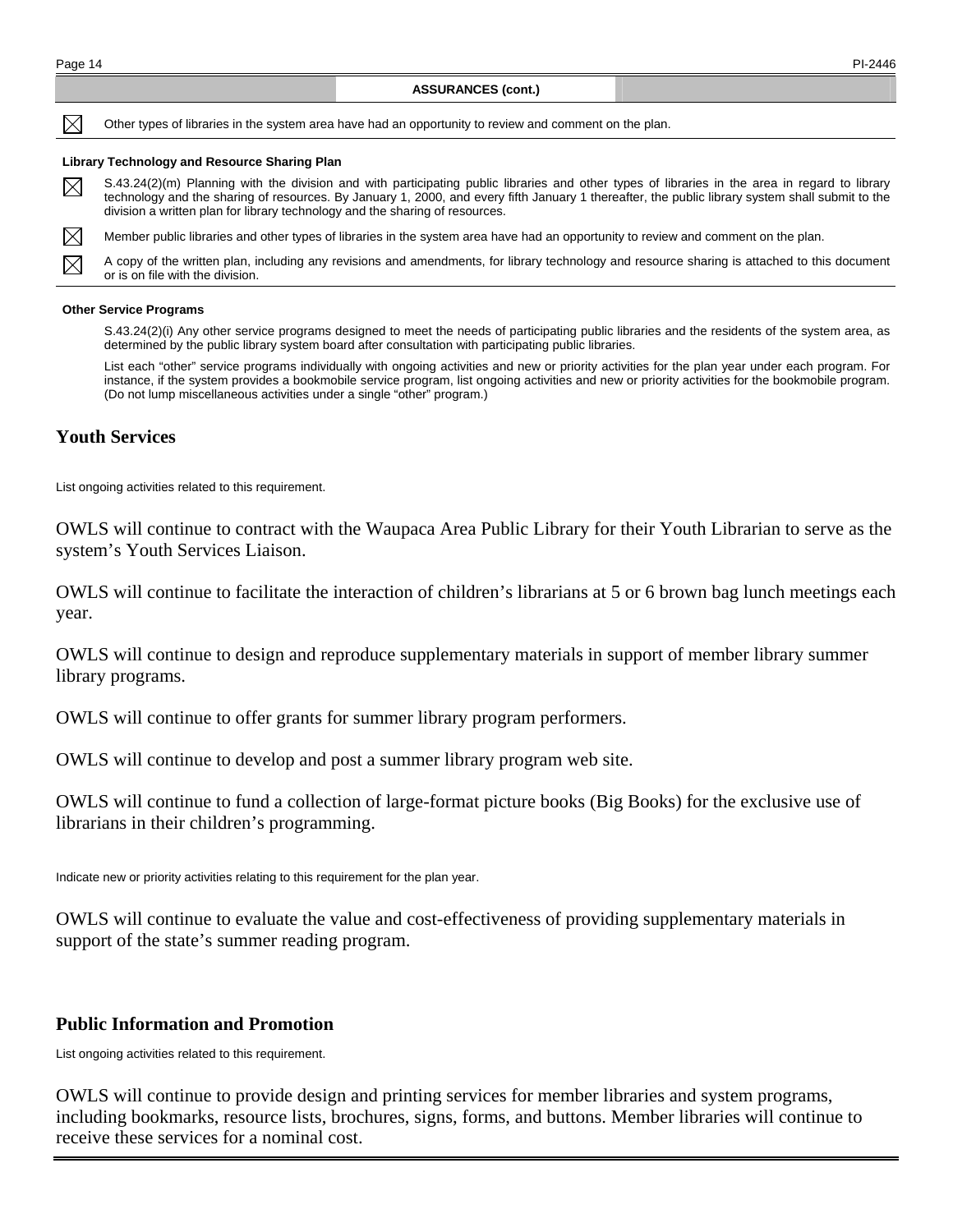**Administration** 

OWLS will seek to ensure that all the member libraries, especially those with new directors, are aware of the full range of services available to them in this program.

OWLS will continue to support the statewide library awareness campaign being conducted by the Wisconsin Library Association Foundation.

Indicate new or priority activities relating to this requirement for the plan year.

OWLS will examine its printing and graphics service to determine if this program is cost effective, effectively meets the needs of member libraries, and has kept up with the changing expectations and standards of print materials in the library world. Recommendations for changes will be made and implemented in 2008.

### $\boxtimes$ The system will not expend more than 20 percent of the state aid projected to be received in the plan year for administration.  $\boxtimes$ The 2005 system audit will be submitted to the division no later than October 15, 2007. **Budget**  A copy of your public library system budget by service program category and fund source for the plan year (see attached guidelines) is  $\boxtimes$ attached.

### **CERTIFICATION**

**WE, THE UNDERSIGNED, HEREBY CERTIFY** that to the best of our knowledge, the information provided in this document and any attachments is true and correct, and that the system will be in full compliance with s. 43.24(2)(a) through s. 43.24(2)(m) of the Wisconsin Statutes for the year **2007**.

| <b>System Director Signature</b>                            |                                                           | Date Signed |
|-------------------------------------------------------------|-----------------------------------------------------------|-------------|
| ≻                                                           |                                                           |             |
| <b>System Board President Signature</b>                     |                                                           | Date Signed |
| $\blacktriangleright$                                       |                                                           |             |
|                                                             | <b>FOR DPI USE</b><br><b>LIBRARY SYSTEM PLAN APPROVAL</b> |             |
| Pursuant to Wis. Statutes, the plan contained<br>herein is: | <b>DLTCL Assistant Superintendent Signature</b>           | Date Signed |
| Approved                                                    | ⋗                                                         |             |
| Provisionally Approved See Comments.                        | Comments                                                  |             |
| Not Approved See Comments.                                  |                                                           |             |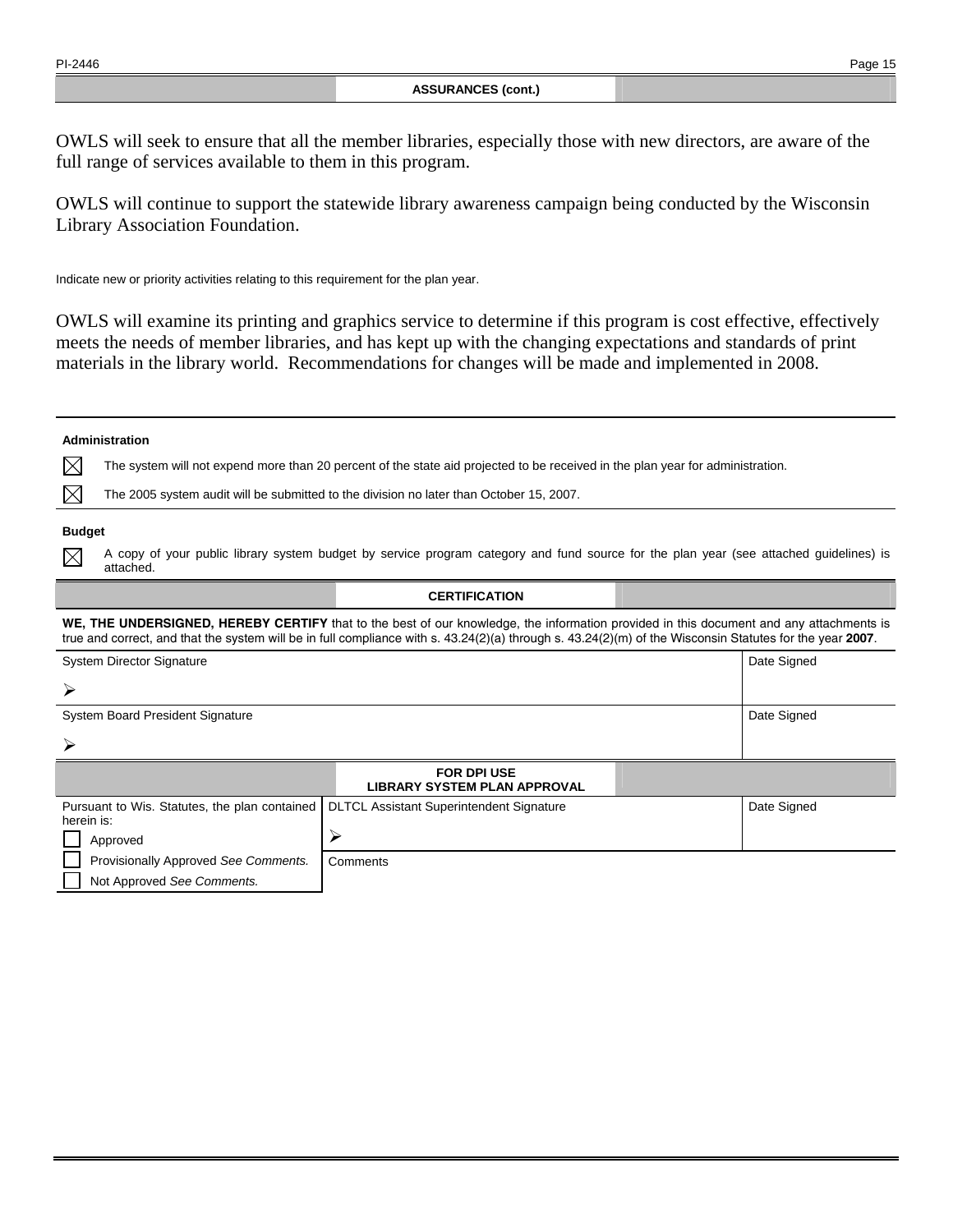Page 16 PI-2446

|                                                                           |                                                    | PUBLIC LIBRARY SYSTEM 2007<br><b>ANNUAL PROGRAM BUDGET</b>   |                                                                          |                         |             |
|---------------------------------------------------------------------------|----------------------------------------------------|--------------------------------------------------------------|--------------------------------------------------------------------------|-------------------------|-------------|
| Program                                                                   | 2007<br><b>Public Library</b><br><b>System Aid</b> | <b>System Aid</b><br>Carryover and<br><b>Interest Earned</b> | <b>Other State and</b><br><b>Federal Library</b><br><b>Program Funds</b> | <b>All Other Income</b> | Total       |
| Technology, Reference and Interlibrary Loan*                              |                                                    |                                                              |                                                                          |                         |             |
| 1. OWLSnet                                                                | \$138,004                                          | \$0                                                          | \$14,500                                                                 | \$766,109               |             |
| 2. OWLS                                                                   | \$156,426                                          | \$0                                                          | \$0                                                                      | \$21,500                |             |
| 3.                                                                        |                                                    |                                                              |                                                                          |                         |             |
| 4.                                                                        |                                                    |                                                              |                                                                          |                         |             |
| <b>Program Total</b>                                                      | \$294,430                                          | \$0                                                          | \$14,500                                                                 | \$787,609               | \$1,096,539 |
| <b>Continuing Education and Consulting Service*</b>                       |                                                    |                                                              |                                                                          |                         |             |
| 1. CE and Consulting                                                      | \$92,804                                           | \$0                                                          | \$0                                                                      | \$4,000                 |             |
| 2.                                                                        |                                                    |                                                              |                                                                          |                         |             |
| <b>Program Total</b>                                                      | \$92,804                                           | \$0                                                          | \$0                                                                      | \$4,000                 | \$96,804    |
| <b>Delivery Services</b>                                                  | \$76,371                                           | \$0                                                          | \$0                                                                      | \$46,455                | \$122,826   |
| <b>Library Services to Special Users</b>                                  | \$30,694                                           | \$0                                                          | \$0                                                                      | \$0                     | \$30,694    |
| <b>Library Collection Development</b>                                     |                                                    |                                                              |                                                                          |                         | \$0         |
| <b>Direct Payment to Members for</b><br><b>Nonresident Access</b>         | \$0                                                | \$0                                                          | \$0                                                                      | \$1,807,103             | \$1,807,103 |
| <b>Direct Nonresident Access</b><br><b>Payments Across System Borders</b> | \$0                                                | \$0                                                          | \$0                                                                      | \$136,809               | \$136,809   |
| <b>Library Services to Youth</b>                                          | \$42,230                                           | \$0                                                          | \$0                                                                      | \$0                     | \$42,230    |
| <b>Public Information</b>                                                 | \$68,404                                           | \$0                                                          | \$0                                                                      | \$11,000                | \$79,404    |
| Administration                                                            | \$23,142                                           | \$14,000                                                     | \$0                                                                      | \$70,000                | \$107,142   |
| Subtotal                                                                  | \$240,841                                          | \$14,000                                                     | \$0                                                                      | \$2,071,367             | \$2,326,208 |
| <b>Other System Programs</b>                                              |                                                    |                                                              |                                                                          |                         |             |
| 1. Capital Expenditures                                                   | \$0                                                | \$0                                                          | \$0                                                                      | \$15,000                | \$15,000    |
| 2.                                                                        |                                                    |                                                              |                                                                          |                         | \$0         |
| <b>Program Total</b>                                                      | \$0                                                | \$0                                                          | \$0                                                                      | \$15,000                | \$15,000    |
| <b>Grand Totals</b>                                                       | \$628,075                                          | \$14,000                                                     | \$14,500                                                                 | \$2,877,976             | \$3,534,551 |

\* These programs may be divided into subprograms at the discretion of the system. If choosing not to use subprograms, enter amounts on line 1.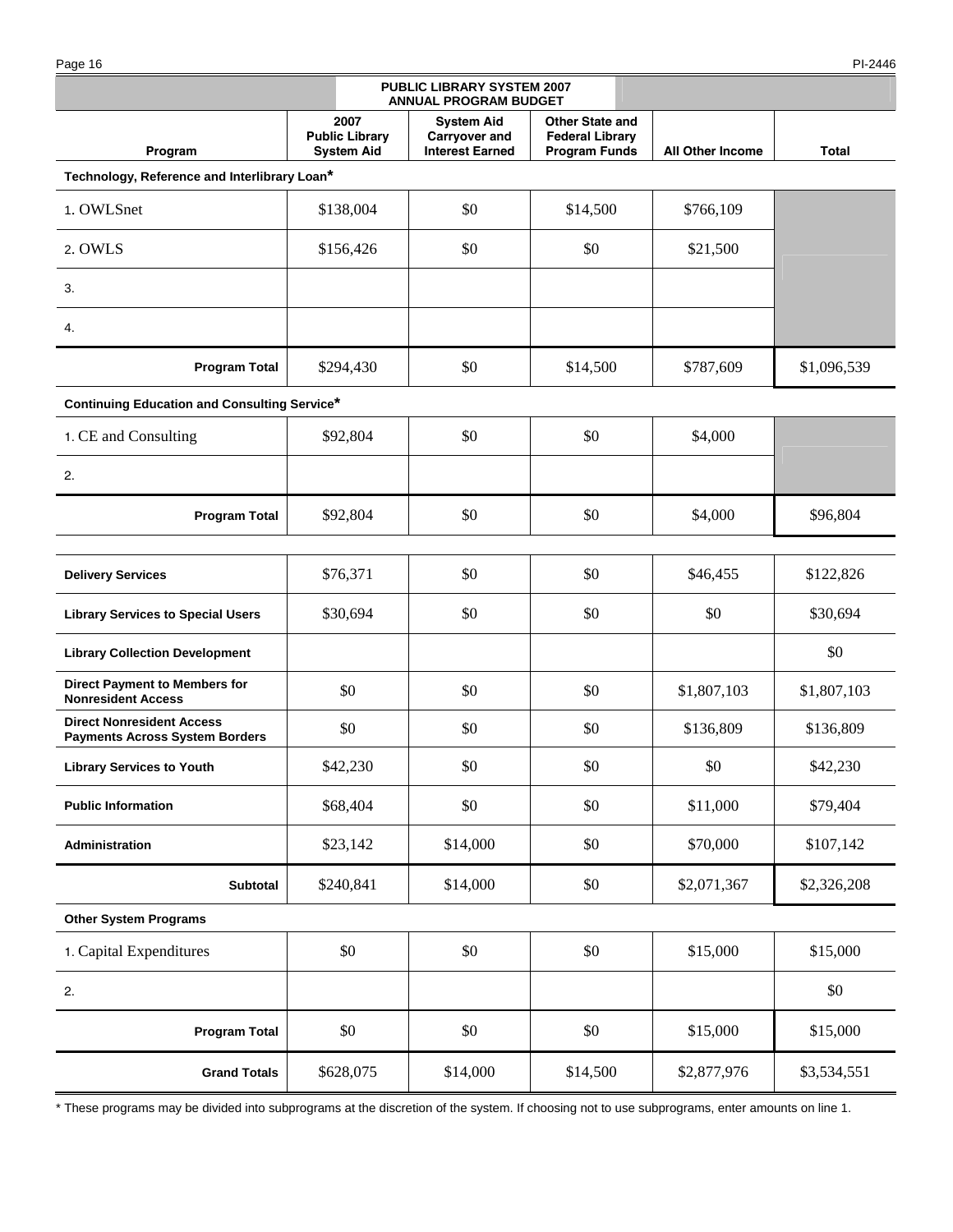## **Outagamie Waupaca Library System Proposed 2007 Budget**

| i Tupus <del>c</del> u zuur Duuyci   |                                 |                                 |                |          |
|--------------------------------------|---------------------------------|---------------------------------|----------------|----------|
|                                      | 2006 Budget                     | 2007 Budget                     |                |          |
|                                      | 6/15/06                         | 10/12/06                        | Change         | % Change |
| <b>Income</b>                        |                                 |                                 |                |          |
| State Aid                            | \$603,285.00                    | \$628,075.00                    | \$24,790.00    | 4.1%     |
| <b>Outagamie County</b>              | \$1,071,868.00                  | \$1,123,937.00                  | \$52,069.00    | 4.9%     |
| <b>Waupaca County</b>                | \$677,311.00                    | \$703,166.00                    | \$25,855.00    | 3.8%     |
| Intersystem Income                   | \$160,953.00                    | \$185,763.00                    | \$24,810.00    | 15.4%    |
| Automation Income                    | \$800,000.00                    | \$732,401.00                    | (\$67,599.00)  | $-8.4%$  |
| <b>Federal LSTA Grants</b>           | \$14,642.00                     | \$14,500.00                     | (\$142.00)     | $-1.0%$  |
| Interest Income                      | \$27,000.00                     | \$42,000.00                     | \$15,000.00    | 55.6%    |
| Printing Income                      | \$7,000.00                      | \$7,000.00                      | \$0.00         | 0.0%     |
| Miscellaneous Income                 | \$3,000.00                      | \$3,000.00                      | \$0.00         | 0.0%     |
| <b>Total Revenue</b>                 | \$3,365,059.00                  | \$3,439,842.00                  | \$74,783.00    | 2.2%     |
| <b>Transfer from Fund Balance</b>    | \$242,150.00                    | \$95,000.00                     | (\$147,150.00) | $-60.8%$ |
| <b>Total Revenue &amp; Transfers</b> | \$3,607,209.00<br>============= | \$3,534,842.00<br>============= | (\$72,367.00)  | $-2.0%$  |
| <b>Expenditures</b>                  |                                 |                                 |                |          |
| <b>ADMINISTRATION</b>                |                                 |                                 |                |          |
| 300-03 Salaries                      | \$44,029.00                     | \$44,221.00                     | \$192.00       | 0.4%     |
| 301-03 Payroll Taxes                 | \$3,368.00                      | \$3,383.00                      | \$15.00        | 0.4%     |
| 302-03 Fringe Benefits               | \$22,350.00                     | \$26,138.00                     | \$3,788.00     | 16.9%    |
| 305-03 Facilities                    | \$3,000.00                      | \$3,500.00                      | \$500.00       | 16.7%    |
| 311-08 Telephone                     | \$3,000.00                      | \$3,000.00                      | \$0.00         | 0.0%     |
| 312-03 Supplies                      | \$1,500.00                      | \$1,500.00                      | \$0.00         | 0.0%     |
| 320-03 Equipment                     | \$1,000.00                      | \$1,000.00                      | \$0.00         | 0.0%     |
| 321-03 Equipment Service             | \$1,000.00                      | \$1,100.00                      | \$100.00       | 10.0%    |
| 325-03 Meeting and Travel            | \$2,300.00                      | \$2,300.00                      | \$0.00         | 0.0%     |
| 330-03 Professional Services         | \$14,000.00                     | \$14,000.00                     | \$0.00         | 0.0%     |
| 332-03 Insurance                     | \$3,500.00                      | \$3,500.00                      | \$0.00         | 0.0%     |
| 363-03 Prof. Memberships             | \$2,500.00                      | \$2,500.00                      | \$0.00         | 0.0%     |
| 375-03 Miscellaneous                 | \$1,000.00                      | \$1,000.00                      | \$0.00         | 0.0%     |
|                                      | \$102,547.00                    | \$107,142.00                    | \$4,595.00     | 4.5%     |
| TECHNOLOGY-REFERENCE-INTERLOAN       |                                 |                                 |                |          |
| <b>OWLS</b><br>300-11 Salaries       | \$99,439.00                     | \$97,634.00                     | (\$1,805.00)   | $-1.8%$  |
| 301-11 Payroll Taxes                 | \$7,607.00                      | \$7,469.00                      | (\$138.00)     | $-1.8%$  |
| 302-11 Fringe Benefits               | \$39,828.00                     | \$38,619.00                     | (\$1,209.00)   | $-3.0%$  |
| 305-11 Facilities                    | \$3,000.00                      | \$3,500.00                      | \$500.00       | 16.7%    |
| 312-11 Supplies                      | \$500.00                        | \$500.00                        | \$0.00         | 0.0%     |
| 320-11 Equipment                     | \$2,000.00                      | \$2,000.00                      | \$0.00         | 0.0%     |
| 326-11 Training/Consulting           | \$1,000.00                      | \$1,000.00                      | \$0.00         | 0.0%     |
| 330-11 Software                      | \$1,500.00                      | \$1,500.00                      | \$0.00         | 0.0%     |
| 342-11 Online Databases              | \$3,110.00                      | \$3,500.00                      | \$390.00       | 12.5%    |
| 345-11 Interlibrary Loan Fees        | \$2,700.00                      | \$6,200.00                      | \$3,500.00     | 129.6%   |
| 373-11 FOCOL Participation           | \$5,000.00                      | \$5,000.00                      | \$0.00         | 0.0%     |
| 374-11 FVLC Participation            | \$1,000.00                      | \$1,000.00                      | \$0.00         | 0.0%     |
| 375-11 Statewide Projects            | \$3,700.00                      | \$6,004.00                      | \$2,304.00     | 62.3%    |
| 378-11 Lender Compensation           | \$4,000.00                      | \$4,000.00                      | \$0.00         | 0.0%     |
| Subtotal                             | \$174,384.00                    | \$177,926.00                    | \$3,542.00     | 2.0%     |
|                                      |                                 |                                 |                |          |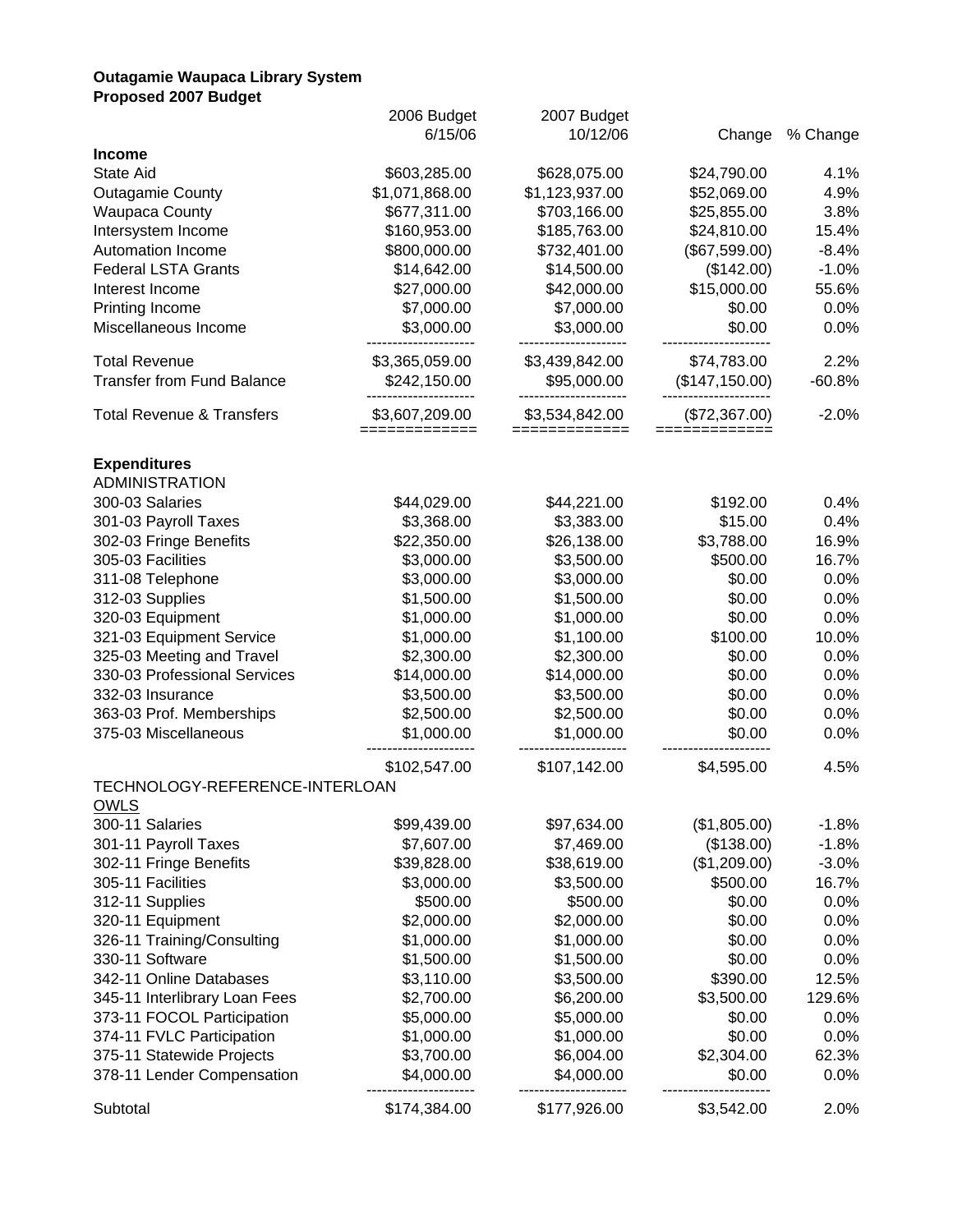TECHNOLOGY-REFERENCE-INTERLOAN  $Q$ WLSnot

| OMESHEL                           |                |                |               |           |
|-----------------------------------|----------------|----------------|---------------|-----------|
| 300-05 Salaries                   | \$240,733.00   | \$281,837.00   | \$41,104.00   | 17.1%     |
| 301-05 Payroll Taxes              | \$18,416.00    | \$21,561.00    | \$3,145.00    | 17.1%     |
| 302-05 Fringe Benefits            | \$88,203.00    | \$106,452.00   | \$18,249.00   | 20.7%     |
| 305-05 Facilities                 | \$6,600.00     | \$7,000.00     | \$400.00      | 6.1%      |
| 311-05 Telephone                  | \$3,500.00     | \$3,500.00     | \$0.00        | 0.0%      |
| 312-05 Supplies                   | \$9,000.00     | \$8,000.00     | (\$1,000.00)  | $-11.1%$  |
| 313-05 Telecommunications         | \$84,000.00    | \$75,000.00    | (\$9,000.00)  | $-10.7%$  |
| 314-05 Borrowers' Card Supplies   | \$9,000.00     | \$7,500.00     | (\$1,500.00)  | $-16.7%$  |
| 315-05 Printing                   | \$13,000.00    | \$10,000.00    | (\$3,000.00)  | $-23.1%$  |
| 320-05 Microcomputer Equipment    | \$5,000.00     | \$5,000.00     | \$0.00        | 0.0%      |
| 321-05 Microcomputer Repair       | \$1,000.00     | \$1,000.00     | \$0.00        | 0.0%      |
| 325-05 Meeting and Travel         | \$14,000.00    | \$10,000.00    | (\$4,000.00)  | $-28.6%$  |
| 326-05 Training/Consulting        | \$6,000.00     | \$5,000.00     | (\$1,000.00)  | $-16.7%$  |
| 330-05 Software                   | \$4,000.00     | \$4,000.00     | \$0.00        | 0.0%      |
| 340-05 Resource Library           | \$17,500.00    | \$17,500.00    | \$0.00        | 0.0%      |
| 342-05 Online Databases           | \$112,250.00   | \$71,688.00    | (\$40,562.00) | $-36.1%$  |
| 343-05 Internet Access            | \$25,260.00    | \$22,050.00    | (\$3,210.00)  | $-12.7%$  |
| 345-05 Cataloging Charges         | \$73,000.00    | \$75,000.00    | \$2,000.00    | 2.7%      |
| 349-05 Enhanced Content           | \$9,000.00     | \$14,000.00    | \$5,000.00    | 55.6%     |
| 348-05 Authority Control          | \$8,000.00     | \$8,000.00     | \$0.00        | 0.0%      |
| 350-05 System Development         | \$15,000.00    | \$38,525.00    | \$23,525.00   | 156.8%    |
| 352-05 System Hardware            | \$5,000.00     | \$5,000.00     | \$0.00        | 0.0%      |
| 353-05 Network Hardware           | \$50,000.00    | \$33,000.00    | (\$17,000.00) | $-34.0%$  |
| 354-05 System Maintenance         | \$72,000.00    | \$88,000.00    | \$16,000.00   | 22.2%     |
| Subtotal                          | \$889,462.00   | \$918,613.00   | \$29,151.00   | 3.3%      |
| Total                             | \$1,063,846.00 | \$1,096,539.00 | \$32,693.00   | 3.1%      |
| CONTINUING EDUCATION - CONSULTING |                |                |               |           |
| 300-10 Salaries                   | \$40,780.00    | \$44,299.00    | \$3,519.00    | 8.6%      |
| 301-10 Payroll Taxes              | \$3,120.00     | \$3,389.00     | \$269.00      | 8.6%      |
| 302-10 Fringe Benefits            | \$14,124.00    | \$14,866.00    | \$742.00      | 5.3%      |
| 305-10 Facilities                 | \$6,000.00     | \$7,000.00     | \$1,000.00    | 16.7%     |
| 324-10 CE Program Expenses        | \$6,500.00     | \$8,000.00     | \$1,500.00    | 23.1%     |
| 325-10 Travel                     | \$4,000.00     | \$4,000.00     | \$0.00        | 0.0%      |
| 326-10 CE Scholarships            | \$5,000.00     | \$4,000.00     | (\$1,000.00)  | $-20.0\%$ |
| 327-10 Staff Development          | \$8,000.00     | \$8,000.00     | \$0.00        | 0.0%      |
| 354-10 Professional Serials       | \$2,250.00     | \$2,250.00     | \$0.00        | 0.0%      |
| 360-10 Professional Books         | \$1,500.00     | \$1,000.00     | (\$500.00)    | $-33.3%$  |
|                                   | \$91,274.00    | \$96,804.00    | \$5,530.00    | 6.1%      |
| <b>DELIVERY</b>                   |                |                |               |           |
| 300-08 Salaries                   | \$23,829.00    | \$26,512.00    | \$2,683.00    | 11.3%     |
| 301-08 Payroll Taxes              | \$1,670.00     | \$2,028.00     | \$358.00      | 21.4%     |
| 302-08 Fringe Benefits            | \$9,086.00     | \$9,942.00     | \$856.00      | 9.4%      |
| 305-08 Facilities                 | \$6,000.00     | \$7,000.00     | \$1,000.00    | 16.7%     |
| 310-08 Postage                    | \$2,500.00     | \$2,000.00     | (\$500.00)    | $-20.0%$  |
| 312-08 Supplies                   | \$1,500.00     | \$1,500.00     | \$0.00        | 0.0%      |
| 363-08 Contractual Services       | \$71,700.00    | \$72,744.00    | \$1,044.00    | 1.5%      |
| 365-08 Equipment Lease            | \$1,100.00     | \$1,100.00     | \$0.00        | 0.0%      |
|                                   | \$117,385.00   | \$122,826.00   | \$5,441.00    | 4.6%      |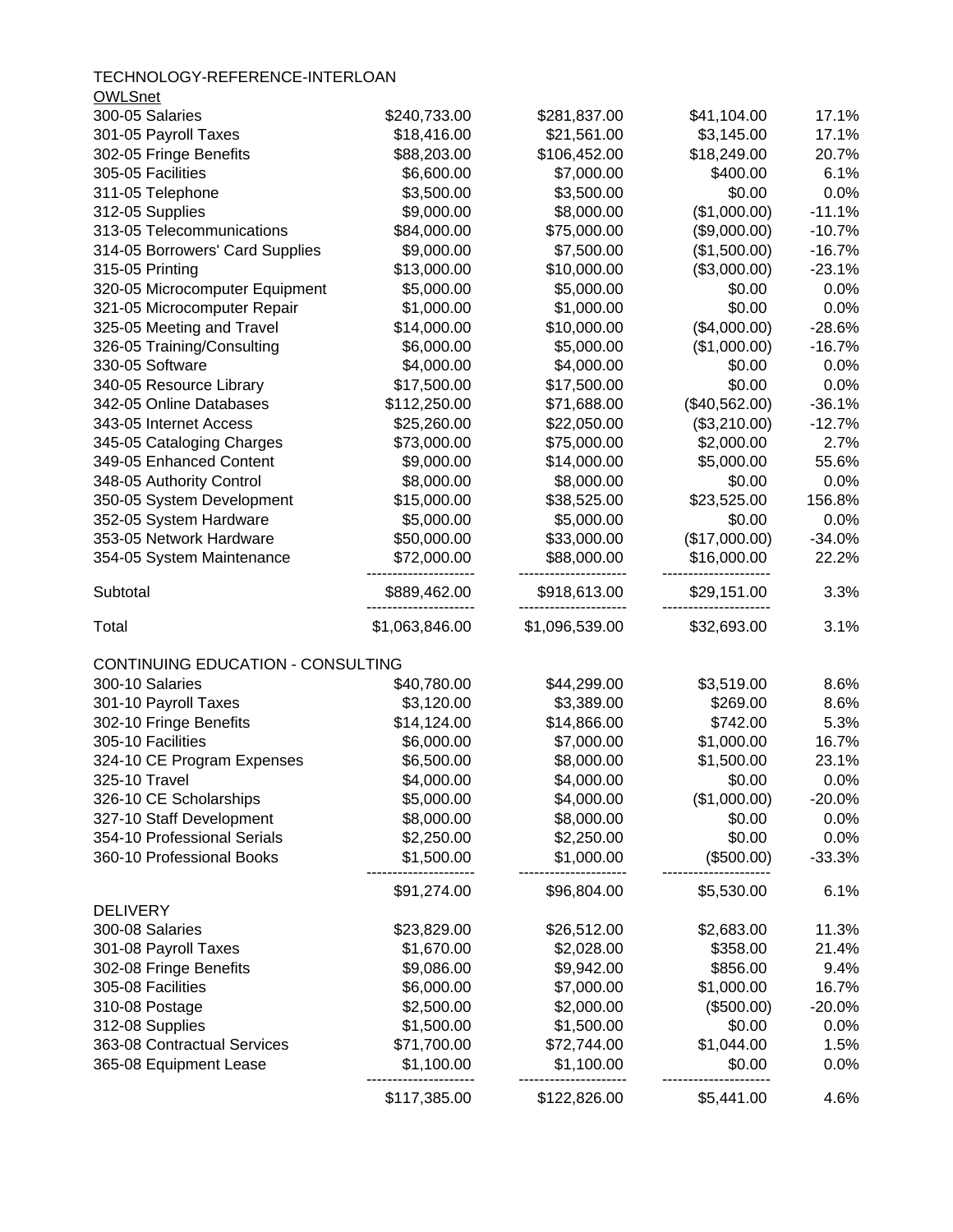| <b>SPECIAL USER SERVICES</b>      |                            |                            |                            |                 |
|-----------------------------------|----------------------------|----------------------------|----------------------------|-----------------|
| 300-13 Salaries                   | \$4,509.00                 | \$9,932.00                 | \$5,423.00                 | 120.3%          |
| 301-13 Payroll Taxes              | \$345.00                   | \$760.00                   | \$415.00                   | 120.3%          |
| 302-13 Fringe Benefits            | \$1,837.00                 | \$4,002.00                 | \$2,165.00                 | 117.9%          |
| 338-13 Literacy Support           | \$6,000.00                 | \$6,000.00                 | \$0.00                     | 0.0%            |
| 339-13 Materials                  | \$10,500.00                | \$10,000.00                | (\$500.00)                 | $-4.8%$         |
|                                   | \$23,191.00                | \$30,694.00                | \$7,503.00                 | 32.4%           |
| PUBLIC INFORMATION - PROMOTION    |                            |                            |                            |                 |
| 300-15 Salaries                   | \$34,379.00                | \$29,756.00                | (\$4,623.00)               | $-13.4%$        |
| 301-15 Payroll Taxes              | \$2,630.00                 | \$2,276.00                 | (\$354.00)                 | $-13.5%$        |
| 302-15 Fringe Benefits            | \$10,394.00                | \$7,872.00                 | (\$2,522.00)               | $-24.3%$        |
| 305-15 Facilities                 | \$6,000.00                 | \$7,000.00                 | \$1,000.00                 | 16.7%           |
| 312-15 Supplies                   | \$14,000.00                | \$14,000.00                | \$0.00                     | 0.0%            |
| 320-15 Equipment                  | \$3,500.00                 | \$3,500.00                 | \$0.00                     | 0.0%            |
| 321-15 Equipment Repair           | \$4,000.00                 | \$4,000.00                 | \$0.00                     | 0.0%            |
| 354-15 Special Promotions         | \$3,000.00                 | \$3,000.00                 | \$0.00                     | 0.0%            |
| 364-15 Commercial Work            | \$11,000.00                | \$8,000.00                 | (\$3,000.00)               | $-27.3%$        |
|                                   | \$88,903.00                | \$79,404.00                | (\$9,499.00)               | $-10.7%$        |
| YOUTH SERVICES                    |                            |                            |                            |                 |
| 300-06 Salaries                   | \$23,564.00                | \$22,690.00                | (\$874.00)                 | $-3.7%$         |
| 301-06 Payroll Taxes              | \$1,803.00                 | \$1,736.00                 | (\$67.00)                  | $-3.7%$         |
| 302-06 Fringe Benefits            | \$5,723.00                 | \$5,304.00                 | (\$419.00)                 | $-7.3%$         |
| 312-06 Supplies                   | \$1,000.00                 | \$2,500.00                 | \$1,500.00                 | 150.0%          |
| 326-06 SLP Program Grants         | \$7,500.00                 | \$7,500.00                 | \$0.00                     | 0.0%            |
| 327-06 Liaison                    | \$2,500.00                 | \$2,000.00                 | (\$500.00)                 |                 |
| 340-07 Big Books Collection       | \$500.00                   | \$500.00                   | \$0.00                     | 0.0%            |
|                                   | \$42,590.00                | \$42,230.00                | (\$360.00)                 | $-0.8%$         |
| <b>ACCESS PAYMENTS</b>            |                            |                            |                            |                 |
| <b>County Service</b>             |                            |                            |                            |                 |
| 400-22 Appleton                   | \$606,827.00               | \$649,915.00               | \$43,088.00                | 7.1%            |
| 405-22 Black Creek                | \$49,275.00                | \$50,227.00                | \$952.00                   | 1.9%            |
| 410-22 Clintonville               | \$111,760.00               | \$109,100.00               | (\$2,660.00)               | $-2.4%$         |
| 415-22 Fremont                    | \$16,326.00                | \$17,230.00                | \$904.00                   | 5.5%            |
| 420-22 Hortonville                | \$46,638.00                | \$50,034.00                | \$3,396.00                 | 7.3%            |
| 425-22 lola                       | \$61,168.00                | \$62,032.00                | \$864.00                   | 1.4%            |
| 430-22 Kaukauna                   | \$71,938.00                | \$80,176.00                | \$8,238.00                 | 11.5%           |
| 435-22 Kimberly-Little Chute      | \$130,340.00               | \$127,449.00               | (\$2,891.00)               | $-2.2%$         |
| 440-22 Manawa                     | \$52,817.00                | \$57,169.00                | \$4,352.00                 | 8.2%            |
| 445-22 Marion                     | \$16,524.00                | \$21,651.00                | \$5,127.00                 | 31.0%           |
| 450-22 New London                 | \$139,823.00               | \$123,740.00               | (\$16,083.00)              | $-11.5%$        |
| 455-22 Scandinavia                | \$9,443.00                 | \$8,503.00                 | (\$940.00)                 | $-10.0%$        |
| 460-22 Seymour                    | \$56,661.00                | \$55,470.00                | (\$1,191.00)               | $-2.1%$         |
| 465-22 Shiocton                   | \$18,488.00                | \$21,109.00                | \$2,621.00                 | 14.2%           |
| 470-22 Waupaca                    | \$278,974.00               | \$312,024.00               | \$33,050.00                | 11.8%           |
| 475-22 Weyauwega<br>480-22 Oneida | \$38,444.00<br>\$23,733.00 | \$36,081.00<br>\$25,193.00 | (\$2,363.00)<br>\$1,460.00 | $-6.1%$<br>6.2% |
| Subtotal                          | \$1,729,179.00             | \$1,807,103.00             | \$77,924.00                | 4.5%            |
|                                   |                            |                            |                            |                 |